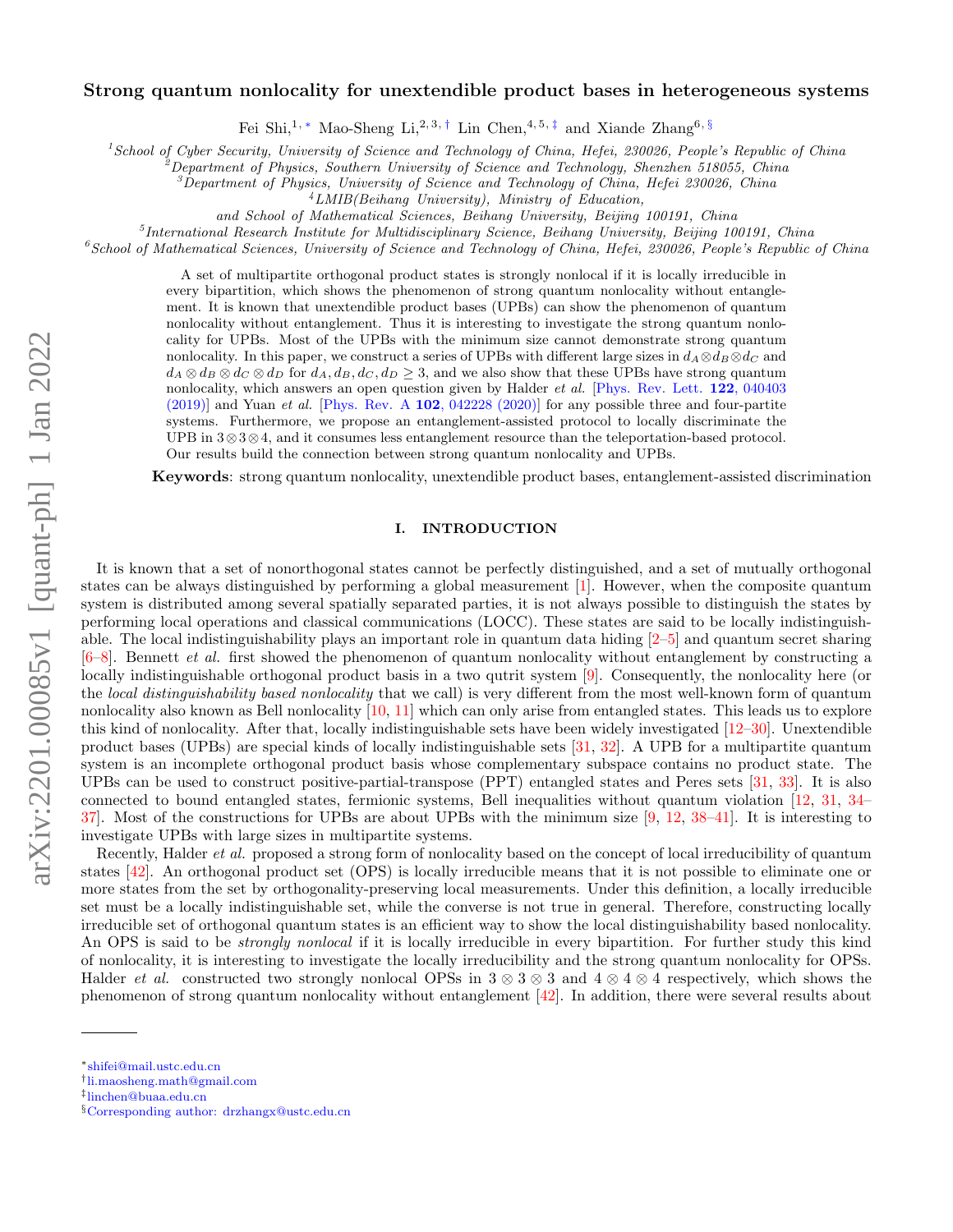strongly nonlocal OPSs. A strongly nonlocal OPS in  $d \otimes d \otimes d$ ,  $d \otimes d \otimes (d+1)$ , 3 $\otimes$ 3 $\otimes$ 3 $\otimes$ 3 and 4 $\otimes$ 4 $\otimes$ 4 $\otimes$ 4 for  $d \geq 3$ was given in [\[43\]](#page-16-9). The authors in [\[44\]](#page-16-10) constructed a strongly nonlocal OPS in  $d_A \otimes d_B \otimes d_C$ ,  $d_A \otimes d_B \otimes d_C \otimes d_D$ , and  $d_A \otimes d_B \otimes d_C \otimes d_D \otimes d_E$  for  $d_A, d_B, d_C, d_D, d_E \geq 3$ . Both of Refs. [\[42,](#page-16-8) [43\]](#page-16-9) propose an open question: whether one can find strongly nonlocal UPBs? Specially, Ref. [\[43\]](#page-16-9) indicates that most of the previous UPBs with the minimum size cannot be used for building strongly nonlocal UPBs. In [\[45\]](#page-16-11), the authors show that a strongly nonlocal UPB with large size in  $d \otimes d \otimes d$  exists for  $d \geq 3$ , where the UPB was constructed from [\[46\]](#page-16-12). However, we still do not know whether there exist strongly nonlocal UPBs in multipartite systems with non-equal local dimensions. So it is interesting to consider strongly nonlocal UPBs in general systems, like any possible three and four-partite systems. Further, some strongly nonlocal orthogonal entangled sets were shown in [\[47,](#page-16-13) [48\]](#page-16-14)

When a set of orthogonal states is not locally distinguishable, entanglement can be used as a resource for distinguishability of such states. This is called the entanglement-assisted discrimination, which was first proposed by Cohen. In [\[49\]](#page-16-15), Cohen showed that the tile UPB in  $3 \otimes 3$  can be perfectly distinguished by using a two-qubit maximally entangled state. Since then, entanglement-assisted discrimination has attracted a lot of interest [\[47,](#page-16-13) [49–](#page-16-15)[57\]](#page-17-0). Since a strongly nonlocal UPB is locally indistinguishable in any bipartition, a perfect discrimination of this set needs a resource state that must be entangled in all bipartitions. In case of the teleportation-based protocol [\[58\]](#page-17-1), any set of orthogonal states in  $m \otimes n$  ( $m \leq n$ ) can be perfectly distinguished by using an  $m \otimes m$  maximally entangled state. Then the teleportation-based protocol can perfectly distinguish the strongly nonlocal UPB in  $3 \otimes 3 \otimes 4$  by using 3 ⊗ 3 maximally entangled states shared between any two pairs. Since entanglement is a costly resource in quantum information, it is important to find a protocol using cheaper resources.

In this paper, we focus on the construction of strongly nonlocal UPBs in any possible three and four-partite systems. The construction of strongly nonlocal UPBs is more difficult than the construction of strongly nonlocal OPSs, since it is not easy to check that an OPS is a UPB usually. Thus, new method is required. By using the relation between OPSs and grid representations, we successfully construct a series of UPBs with different large sizes in three and four-partite systems. That is, for any  $0 \le s \le \lfloor \frac{d_A-3}{2} \rfloor$ , there exists a UPB of size  $d_A d_B d_C - 8(s+1)$  in  $d_A \otimes d_B \otimes d_C$  and a UPB of size  $d_A d_B d_C d_D - 16(s + 1)$  in  $d_A \otimes d_B \otimes d_C \otimes d_D$  for  $3 \leq d_A \leq d_B \leq d_C \leq d_D$ . We also show that these UPBs are strongly nonlocal by using the techniques from [\[45\]](#page-16-11). Further, we propose an entanglement-assisted protocol for local discrimination of the strongly nonlocal UPB in  $3 \otimes 3 \otimes 4$ , which consumes less entanglement resource than the teleportation-based protocol.

The rest of this paper is organized as follows. In Sec. [II,](#page-1-0) we introduce preliminary knowledge. In Sec. [III,](#page-2-0) we construct tripartite UPBs and show that these UPBs are strongly nonlocal. In Theorem 3 of supplementary material [\[59\]](#page-17-2), we show a series of strongly nonlocal UPBs in four-partite systems. In Sec. [IV,](#page-6-0) we consider the entanglementassisted discrimination for the strongly nonlocal UPB in  $3 \otimes 3 \otimes 4$ . Finally, we conclude in Sec. [V.](#page-7-0)

# <span id="page-1-0"></span>II. PRELIMINARY

In this section, we introduce the preliminary knowledge and facts. Throughout this paper, we do not normalize states and operators for simplicity, and we consider only pure states and positive operator-valued measure (POVM) measurements. For any positive integer  $n \geq 1$ , we denote  $\mathbb{Z}_n$  as the set  $\{0, 1, \dots, n-1\}$ . Assume that  $\{|i\rangle\}_{i \in \mathbb{Z}_m}$  is the computational basis of an m-dimensional Hilbert space. A bipartite state  $|\psi\rangle$  in  $m \otimes n$  can be expressed by

$$
|\psi\rangle = \sum_{i \in \mathbb{Z}_m} \sum_{j \in \mathbb{Z}_n} a_{i,j} |i\rangle_A |j\rangle_B.
$$
 (1)

Then  $|\psi\rangle$  corresponds to an  $m \times n$  matrix,

$$
M = (a_{i,j})_{i \in \mathbb{Z}_m, j \in \mathbb{Z}_n}.
$$
\n
$$
(2)
$$

Note that  $|\psi\rangle$  is a product state if and only if  $rank(M) = 1$ . Assume that  $|\psi_i\rangle$  in  $m \otimes n$  corresponds to an  $m \times n$ matrix  $M_i$  for  $i = 1, 2$ , then the inner product

$$
\langle \psi_1 | \psi_2 \rangle = \text{Tr}(M_1^{\dagger} M_2). \tag{3}
$$

An unextendible product basis (UPB) for a multipartite quantum system is an incomplete orthogonal product basis whose complementary subspace contains no product state. For example, the SHIFTS UPB in  $2 \otimes 2 \otimes 2$  is as follows [\[31\]](#page-16-1),

$$
|\psi_0\rangle = |0\rangle_A|1\rangle_B|+\rangle_C, \quad |\psi_1\rangle = |1\rangle_A|+\rangle_B|0\rangle_C, |\psi_2\rangle = |+\rangle_A|0\rangle_B|1\rangle_C, \quad |\psi_3\rangle = |-\rangle_A|-\rangle_B|-\rangle_C,
$$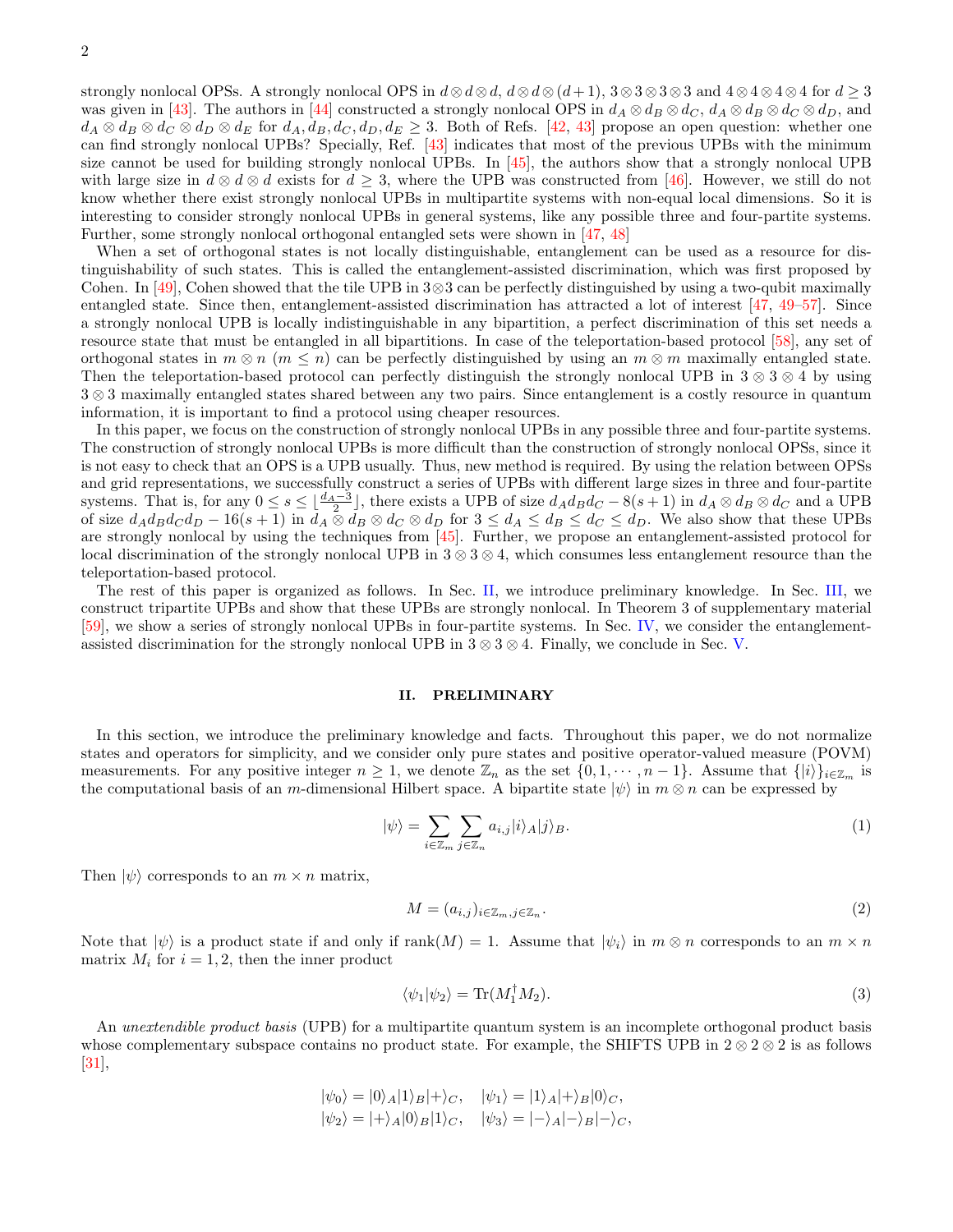where  $|\pm\rangle = (|0\rangle \pm |1\rangle)/\sqrt{2}$ .

A local measurement performed to distinguish a set of multipartite mutually orthogonal states is called an orthogonality-preserving local measurement, if the postmeasurement states keep being mutually orthogonal. Specially, a measurement is trivial if all the POVM elements are proportional to the identity operator. In [\[42\]](#page-16-8), the authors proposed the concept of strong quantum nonlocality. An orthogonal product set (OPS) is said to be strongly nonlocal if it is locally irreducible in every bipartition. Note that an OPS is a locally irreducible set means that it is not possible to eliminate one or more states from the set by orthogonality-preserving local measurements. There exists an efficient way to check whether an OPS is strongly nonlocal [\[45\]](#page-16-11). Assume that an OPS  $\{|\psi\rangle\} \subset \otimes_{i=1}^n \mathcal{H}_{A_i}$ . Let  $B_1 = \{A_2A_3 \ldots A_n\}, B_2 = \{A_3 \ldots A_nA_1\}, B_3 = \{A_4 \ldots A_nA_1A_2\}, \ldots, B_n = \{A_1 \ldots A_{n-1}\}.$  If the party  $B_i$  can only perform a trivial orthogonality-preserving POVM for any  $1 \leq i \leq n$ , then the OPS  $\{|\psi\rangle\}$  is strongly nonlocal.

In this paper, we show a series of strongly nonlocal UPBs in  $d_A \otimes d_B \otimes d_C$  and  $d_A \otimes d_B \otimes d_C \otimes d_D$  for any  $d_A, d_B, d_C, d_D \geq 3$  respectively. Without loss of generality, we always assume that  $3 \leq d_A \leq d_B \leq d_C \leq d_D$ . In [\[44\]](#page-16-10), the authors gave a decomposition for the outermost layer of 3,4-dimensional hypercubes, and our construction of UPBs in this paper is inspired by this decomposition. Since any OPS in  $2 \otimes n$  is locally reducible [\[12,](#page-15-8) [33\]](#page-16-3), a strongly nonlocal UPB in  $d_A \otimes d_B \otimes d_C$  and  $d_A \otimes d_B \otimes d_C \otimes d_D$  must satisfy  $d_A, d_B, d_C, d_D \geq 3$ . Our construction achieves the minimum quantum system necessary for the existence of such a UPB.

Next, we introduce two basic lemmas from [\[45\]](#page-16-11), which are useful for showing strong quantum nonlocality. Let  $\mathcal{H}_n$  be an n-dimensional Hilbert space. Assume that the computational basis of  $\mathcal{H}_n$  is  $\{|0\rangle, |1\rangle, \cdots, |n-1\rangle\}$ . For any operator E on  $\mathcal{H}_n$ , we denote the matrix E as the matrix representation of the operator E under the computational basis. In general, we do not distinguish the operator E and the matrix E. Given any  $n \times n$  matrix  $E := \sum_{i=0}^{n-1} \sum_{j=0}^{n-1} a_{i,j} |i\rangle\langle j|$ , for  $S, \mathcal{T} \subseteq \{|0\rangle, |1\rangle, \cdots, |n-1\rangle\}$ , we define

$$
{}_{\mathcal{S}}E_{\mathcal{T}}:=\sum_{|s\rangle\in\mathcal{S}}\sum_{|t\rangle\in\mathcal{T}}a_{s,t}|s\rangle\langle t|.
$$

It means that  ${}_{S}E_{\mathcal{T}}$  is a submatrix of E with row coordinates S and column coordinates T. In the case  $S = \mathcal{T}$ , we denote  $E_{\mathcal{S}} := {}_{\mathcal{S}}E_{\mathcal{S}}$  for simplicity. Given a set  $\mathcal{S} \subseteq \{ |0\rangle, |1\rangle, \cdots, |n-1\rangle \}$ , an orthogonal set  $\{ |\psi_i\rangle \}_{i \in \mathbb{Z}_s}$  is spanned by S, if for any  $i \in \mathbb{Z}_s$ ,  $|\psi_i\rangle$  is a linear combination of the states from S.

**Lemma 1 (Block Zeros Lemma [\[45\]](#page-16-11))** Let an  $n \times n$  matrix  $E = (a_{i,j})_{i,j \in \mathbb{Z}_n}$  be the matrix representation of an operator  $E = M^{\dagger}M$  under the basis  $\mathcal{B} = \{ |0\rangle, |1\rangle, \ldots, |n-1\rangle \}$ . Given two nonempty disjoint subsets S and T of B, assume that  $\{\ket{\psi_i}\}_{i\in\mathbb{Z}_s}$ ,  $\{\ket{\phi_j}\}_{j\in\mathbb{Z}_t}$  are two orthogonal sets spanned by S and T respectively, where  $s = |\mathcal{S}|$ , and  $t = |\mathcal{T}|$ . If  $\langle \psi_i | E | \phi_j \rangle = 0$  for any  $i \in \mathbb{Z}_s$  and  $j \in \mathbb{Z}_t$ , then  $sE_{\mathcal{T}} = \mathbf{0}$  and  $\tau E_{\mathcal{S}} = \mathbf{0}$ .

**Lemma 2 (Block Trivial Lemma [\[45\]](#page-16-11))** Let an  $n \times n$  matrix  $E = (a_{i,j})_{i,j \in \mathbb{Z}_n}$  be the matrix representation of an operator  $E = M^{\dagger}M$  under the basis  $\mathcal{B} = \{ |0\rangle, |1\rangle, \ldots, |n-1\rangle \}$ . Given a nonempty subset  $\mathcal{S} := \{ |u_0\rangle, |u_1\rangle, \ldots, |u_{s-1}\rangle \}$ of B, let  $\{\ket{\psi_j}\}_{j\in\mathbb{Z}_s}$  be an orthogonal set spanned by S. Assume that  $\langle\psi_i|E|\psi_j\rangle=0$  for any  $i\neq j\in\mathbb{Z}_s$ . If there exists a state  $|u_t\rangle \in S$ , such that  $\{ |u_t\rangle \} E_{S\setminus\{|u_t\rangle \}} = 0$  and  $\langle u_t|\psi_j\rangle \neq 0$  for any  $j \in \mathbb{Z}_s$ , then  $E_S \propto \mathbb{I}_S$ .

# <span id="page-2-0"></span>III. STRONGLY NONLOCAL TRIPARTITE UPBS

In this section, we construct strongly nonlocal tripartite UPBs. In Example [3,](#page-3-0) we show a UPB in  $3 \otimes 3 \otimes 4$ . Then we generalize this UPB to the space  $d_A \otimes d_B \otimes d_C$  in Proposition [4,](#page-5-0) and prove its strong quantum nonlocality in Proposition [5.](#page-5-1) In fact, we show a series of strongly nonlocal UPBs of different sizes in  $d_A \otimes d_B \otimes d_C$  in Theorem [6.](#page-6-1) Let  $w_n = e^{\frac{2\pi\sqrt{-1}}{n}}$  be the *n*-th unit root, and let sum(M) be the sum of all entries of the matrix M.

First, we consider a simple example in  $3 \otimes 3 \otimes 4$ . Let

<span id="page-2-1"></span>
$$
\mathcal{A}_1 := \{ |\psi_1(i,k)\rangle = |\xi_i\rangle_A |0\rangle_B |\eta_k\rangle_C : (i,k) \in \mathbb{Z}_2 \times \mathbb{Z}_3 \setminus \{ (0,0) \}, \n\mathcal{A}_2 := \{ |\psi_2(i,j)\rangle = |\xi_i\rangle_A |\eta_j\rangle_B |3\rangle_C : (i,j) \in \mathbb{Z}_2 \times \mathbb{Z}_2 \setminus \{ (0,0) \}, \n\mathcal{A}_3 := \{ |\psi_3(j,k)\rangle = |2\rangle_A |\xi_j\rangle_B |\eta_k\rangle_C : (j,k) \in \mathbb{Z}_2 \times \mathbb{Z}_3 \setminus \{ (0,0) \}, \n\mathcal{A}_4 := \{ |\psi_4\rangle = |2\rangle_A |2\rangle_B |3\rangle_C \}, \n\mathcal{B}_1 := \{ |\phi_1(i,k)\rangle = |\eta_i\rangle_A |2\rangle_B |\xi_k\rangle_C : (i,k) \in \mathbb{Z}_2 \times \mathbb{Z}_3 \setminus \{ (0,0) \}, \n\mathcal{B}_2 := \{ |\phi_2(i,j)\rangle = |\eta_i\rangle_A |\xi_j\rangle_B |0\rangle_C : (i,j) \in \mathbb{Z}_2 \times \mathbb{Z}_2 \setminus \{ (0,0) \} \}, \n\mathcal{B}_3 := \{ |\phi_3(j,k)\rangle = |0\rangle_A |\eta_j\rangle_B |\xi_k\rangle_C : (j,k) \in \mathbb{Z}_2 \times \mathbb{Z}_3 \setminus \{ (0,0) \} \}, \n\mathcal{B}_4 := \{ |\phi_4\rangle = |0\rangle_A |0\rangle_B |0\rangle_C \}, \n\mathcal{F} := \{ |\varphi(k)\rangle = |1\rangle_A |1\rangle_B | \beta_k\rangle_C : k \in \mathbb{Z}_2 \setminus \{ 0 \} \},
$$
\n(4)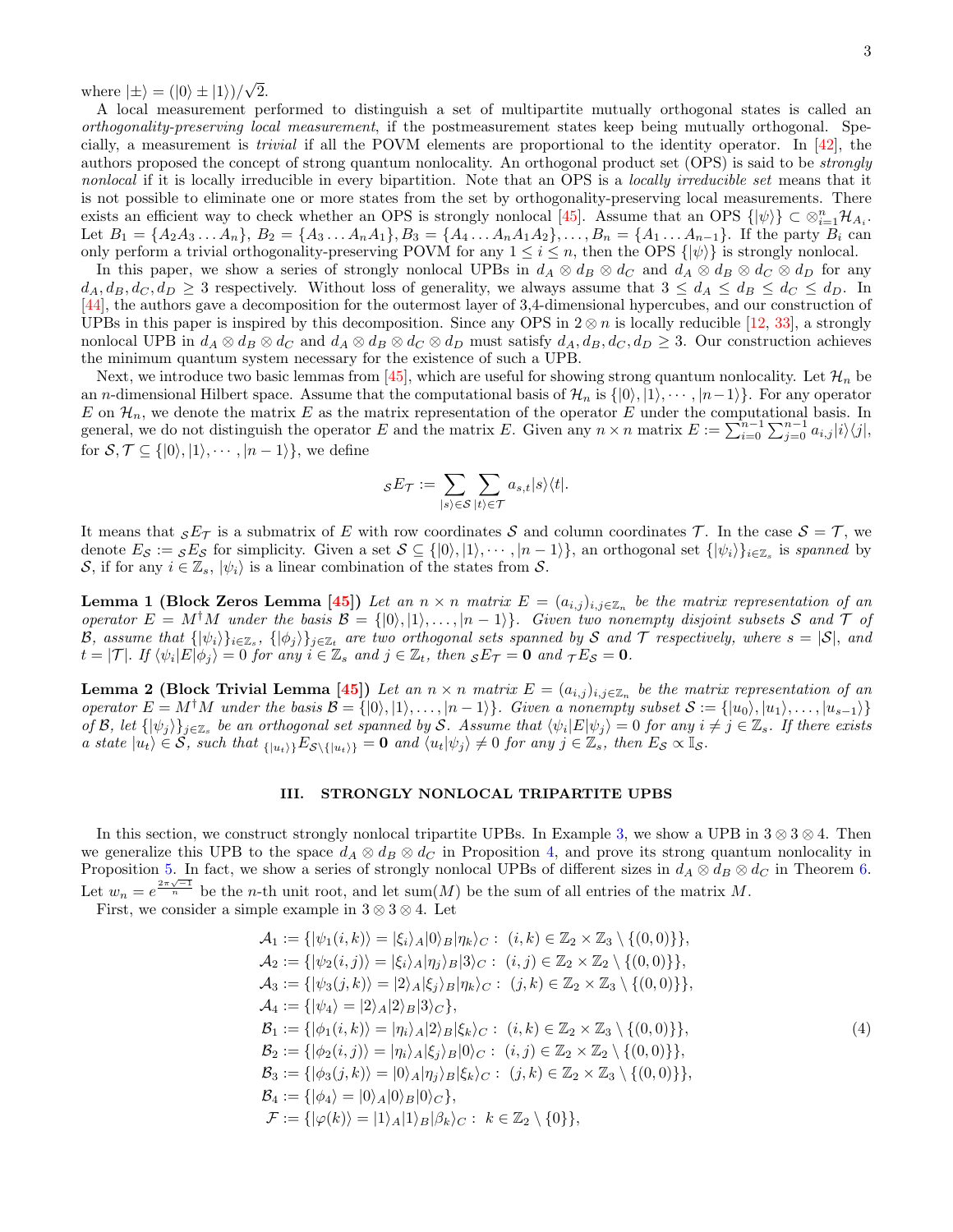$$
|S\rangle:=\left(\sum_{i=0}^2|i\rangle\right)_A\left(\sum_{j=0}^2|j\rangle\right)_B\left(\sum_{k=0}^3|k\rangle\right)_C,
$$

where  $|\eta_s\rangle_X = |0\rangle_X + (-1)^s |1\rangle_X$ ,  $|\xi_s\rangle_X = |1\rangle_X + (-1)^s |2\rangle_X$  for  $s \in \mathbb{Z}_2$ ,  $X \in \{A, B\}$ ,  $|\eta_s\rangle_C = \sum_{t=0}^2 w_3^{st}$ where  $|\eta_s\rangle_X = |0\rangle_X + (-1)^s |1\rangle_X$ ,  $|\xi_s\rangle_X = |1\rangle_X + (-1)^s |2\rangle_X$  for  $s \in \mathbb{Z}_2$ ,  $X \in \{A, B\}$ ,  $|\eta_s\rangle_C = \sum_{t=0}^{\infty} w_3^{st} |t\rangle_C$ ,  $|\xi_s\rangle_C = \sum_{t=0}^{\infty} w_3^{st} |t+1\rangle_C$  for  $s \in \mathbb{Z}_3$  and  $|\beta_s\rangle_C = |1\rangle_C + (-1)^s |2\rangle_C$  for  $s \in \mathbb{Z}_2$ .

<span id="page-3-1"></span>The state  $|S\rangle$  is called a "stopper" state. It is easy to see that  $\cup_{i=1}^{3}(\mathcal{A}_{i}\cup\mathcal{B}_{i})\cup\mathcal{F}\cup\{|S\rangle\}$  is an OPS, and  $\cup_{i=1}^{3}(\mathcal{A}_{i}\cup\mathcal{B}_{i})$  $\mathcal{B}_i$ )  $\cup \mathcal{F} \cup_{i=1}^3 \{|\psi_i(0,0)\rangle, |\phi_i(0,0)\rangle\} \cup \{|\psi_4\rangle\} \cup \{|\phi_4\rangle\} \cup \{|\varphi(0)\rangle\}$  is a complete orthogonal basis in  $\mathbb{C}^3 \otimes \mathbb{C}^3 \otimes \mathbb{C}^4$ . The nine subsets  $A_i, B_i$   $(i = 1, 2, 3, 4)$  and  $\mathcal F$  in A|BC bipartition correspond to the nine blocks of  $3 \times 12$  grid in Fig. [1.](#page-3-1) For example,  $A_1$  corresponds to the  $2 \times 3$  grid  $\{(1, 2) \times (00, 01, 02)\}\)$ . Moreover,  $A_i$  is symmetrical to  $B_i$  for  $1 \le i \le 4$ . If we delete  $A_4, B_4$ , and add the "stopper" state  $|S\rangle$ , we can obtain a UPB in  $3 \otimes 3 \otimes 4$ .



FIG. 1: The corresponding  $3 \times 12$  grid of  $\mathcal{A}_i$ ,  $\mathcal{B}_i$  ( $i = 1, 2, 3, 4$ ) and  $\mathcal{F}$  (Eq. [\(4\)](#page-2-1)) in A|BC bipartition. For example,  $\mathcal{A}_1$ corresponds to the  $2 \times 3$  grid  $\{(1,2) \times (00,01,02)\}\.$  Moreover,  $\mathcal{A}_i$  is symmetrical to  $\mathcal{B}_i$  for  $1 \le i \le 4$ .

<span id="page-3-0"></span>**Example 3** In  $3 \otimes 3 \otimes 4$ , the set of states  $\bigcup_{i=1}^{3} (\mathcal{A}_i \cup \mathcal{B}_i) \cup \mathcal{F} \cup \{ |S\rangle \}$  given by Eq. [\(4\)](#page-2-1) is a UPB of size 28.

**Proof.** Let H be the space spanned by the states in  $\cup_{i=1}^{3} (\mathcal{A}_i \cup \mathcal{B}_i) \cup \mathcal{F} \cup \{ |S \rangle \}$ . For any state  $|\psi \rangle \in \mathcal{H}^{\perp}$ , we only need to show that  $|\psi\rangle$  must be an entangled state. We prove it by contradiction. Assume there exists a product state  $|\psi\rangle \in \mathcal{H}^{\perp}$ . Let  $\mathcal{H}_1$  be the space spanned by the states in  $\cup_{i=1}^3 (\mathcal{A}_i \cup \mathcal{B}_i) \cup \mathcal{F}$ . Since  $\mathcal{H}_1 \subset \mathcal{H}$ , we have  $\mathcal{H}^{\perp} \subset \mathcal{H}_1^{\perp}$ . Moreover,

$$
\mathcal{H}_1^{\perp} = \text{span}\{|\psi_1(0,0)\rangle, |\psi_2(0,0)\rangle, |\psi_3(0,0)\rangle, |\psi_4\rangle, |\phi_1(0,0)\rangle, |\phi_2(0,0)\rangle, |\phi_3(0,0)\rangle, |\phi_4\rangle, |\varphi(0)\rangle\}.
$$

Then  $|\psi\rangle$  can be expressed by

$$
|\psi\rangle = a_0|\psi_1(0,0)\rangle + b_0|\psi_2(0,0)\rangle + c_0|\psi_3(0,0)\rangle + d_0|\psi_4\rangle + a_1|\phi_1(0,0)\rangle + b_1|\phi_2(0,0)\rangle + c_1|\phi_3(0,0)\rangle + d_1|\phi_4\rangle + e|\varphi(0)\rangle,
$$

where  $a_0, b_0, c_0, d_0, a_1, b_1, c_1, d_1, e \in \mathbb{C}$ . By assumption,  $|\psi\rangle$  is a product state, and  $\langle S|\psi\rangle = 0$ .

Next, we consider the matrix form of  $|\psi\rangle$  in A|BC bipartition. It corresponds to the  $3 \times 12$  matrix M in A|BC bipartition, where

<sup>0</sup> <sup>0</sup> <sup>0</sup> <sup>0</sup> <sup>0</sup> <sup>0</sup> <sup>0</sup> <sup>0</sup> <sup>0</sup> <sup>0</sup> <sup>0</sup> <sup>0</sup> <sup>0</sup> <sup>0</sup> <sup>0</sup> <sup>0</sup> <sup>0</sup> <sup>1</sup> <sup>1</sup> <sup>1</sup> <sup>1</sup> <sup>1</sup> <sup>1</sup> <sup>1</sup> <sup>1</sup> <sup>1</sup> <sup>1</sup> <sup>1</sup> <sup>1</sup> <sup>1</sup> <sup>1</sup> <sup>1</sup> <sup>1</sup> <sup>1</sup> **00 01 02 03 13 11 12 10 20 21 22 23 0 1 2** = **BC A**

and

$$
rank(M) = 1.
$$
\n(5)

Note that M has a similar structure as Fig. [1.](#page-3-1) It means that  $x_0$  is symmetrical to  $x_1$  for  $x \in \{a, b, c, d\}$ . The state  $|S\rangle$  corresponds to the matrix S in A|BC bipartition, where

<span id="page-3-2"></span>
$$
S = \begin{bmatrix} 1 & 1 & 1 & 1 & 1 & 1 & 1 & 1 & 1 & 1 & 1 \\ 1 & 1 & 1 & 1 & 1 & 1 & 1 & 1 & 1 & 1 & 1 \\ 1 & 1 & 1 & 1 & 1 & 1 & 1 & 1 & 1 & 1 & 1 \end{bmatrix}, \quad \text{Tr}(S^{\dagger}M) = \text{sum}(M) = 0.
$$
 (6)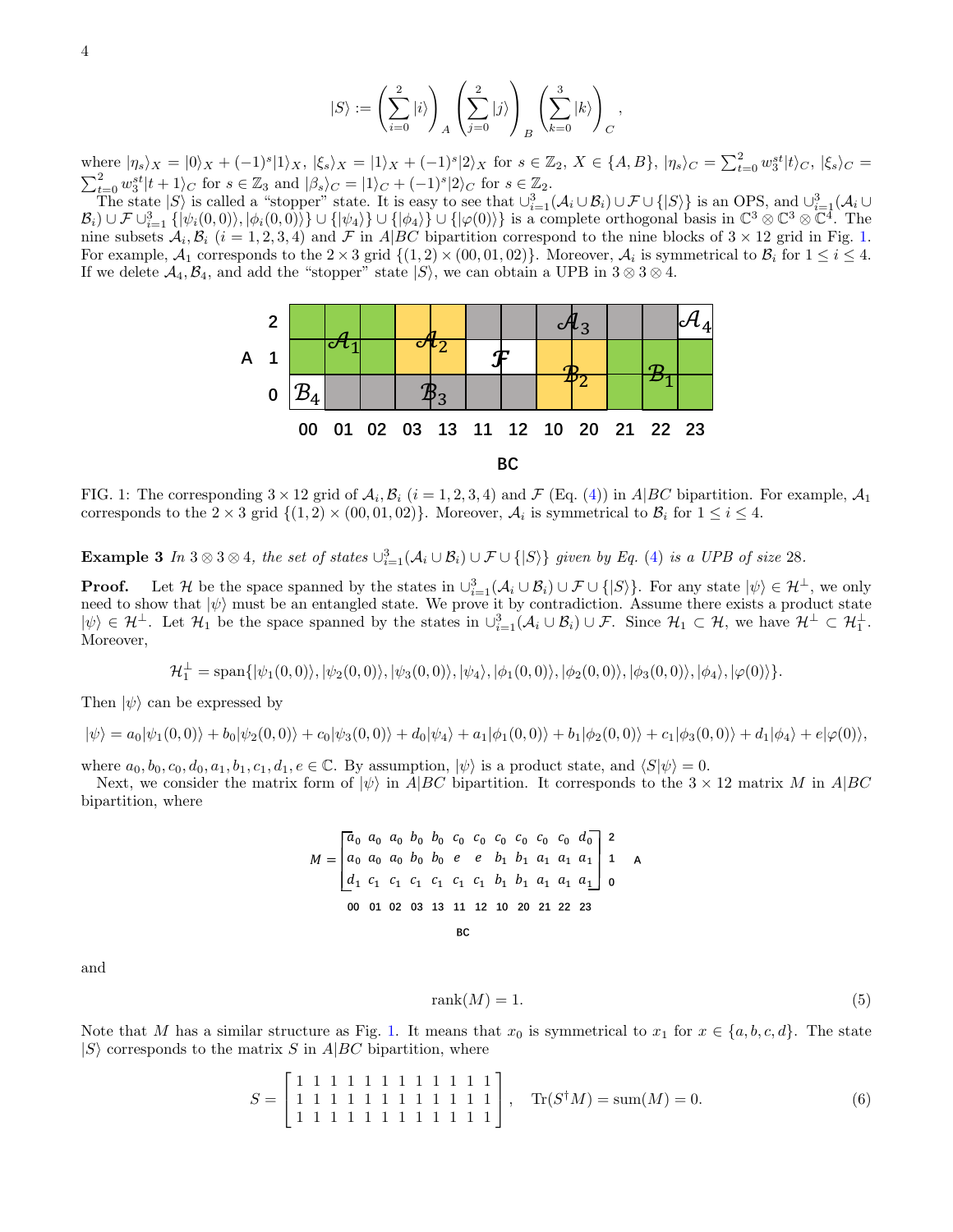Every element of M has coordinate  $(A, BC)$ . For example,  $d_0$  has coordinate  $(2, 23)$ . If we consider  $AB|C$  bipartition, then we can rearrange the first row of M to a  $3 \times 4$  matrix, denoted by  $M_2$  through  $(AB, C)$  coordinates. For example,  $d_0$  has coordinate (22, 3) in  $M_2$ . Similarly, we can rearrange the last row of M to a 3  $\times$  4 matrix, denoted by  $M_0$  through  $(AB, C)$  coordinates. Thus we obtain  $M_2$  and  $M_0$ , where

$$
M_2 = \begin{bmatrix} c_0 & c_0 & c_0 & d_0 \\ c_0 & c_0 & c_0 & b_0 \\ a_0 & a_0 & a_0 & b_0 \end{bmatrix} \begin{array}{c} 22 \\ 21 \\ 20 \\ 20 \end{array}, \quad M_0 = \begin{bmatrix} b_1 & a_1 & a_1 & a_1 \\ b_1 & c_1 & c_1 & c_1 \\ d_1 & c_1 & c_1 & c_1 \end{bmatrix} \begin{array}{c} 02 \\ 01 \\ 00 \\ 00 \end{array} \quad \text{AB.}
$$

Since  $|\psi\rangle$  is seperable in AB|C bipartition, we must have

<span id="page-4-0"></span>
$$
rank M_2 = 0 \quad \text{or} \quad 1,\tag{7}
$$

<span id="page-4-1"></span>
$$
rank M_0 = 0 \quad \text{or} \quad 1. \tag{8}
$$

Assume  $a_0 \neq 0$ . Since rank $(M) = 1$ , we have  $c_1 = d_1$ , and  $c_0 = e = b_1 = a_1 = d_0$ .

- (i) If  $c_0 = 0$ , then  $b_0 = 0$  by Eq. [\(7\)](#page-4-0), and  $c_1 = 0$  by Eq. [\(8\)](#page-4-1), which is impossible by Eq. [\(6\)](#page-3-2).
- (ii) If  $c_0 \neq 0$ , then  $c_0 = a_0 = b_0$  by Eq. [\(7\)](#page-4-0), and  $c_0 = c_1$  by Eq. [\(8\)](#page-4-1), which is impossible by Eq. [\(6\)](#page-3-2).
- Thus we have  $a_0 = 0$ . By the symmetry of M, we must have  $a_1 = 0$ .

Assume  $b_0 \neq 0$ . Since rank $(M) = 1$ , we have  $c_1 = d_1 = 0$ , and  $c_0 = e = b_1 = a_1 = d_0 = 0$ . This is impossible by Eq. [\(6\)](#page-3-2). So we must have  $b_0 = b_1 = 0$ .

Assume  $d_1 \neq 0$ . Since rank $(M) = 1$ , we have  $e = c_0 = d_0 = 0$ . By Eq. [\(8\)](#page-4-1), we obtain  $c_1 = 0$ . This is impossible by Eq. [\(6\)](#page-3-2). So we must have  $d_0 = d_1 = 0$ .

Assume  $c_1 \neq 0$ . Since rank $(M) = 1$ , we have  $e = c_0 = 0$ . This is impossible by Eq. [\(6\)](#page-3-2). So we have  $c_0 = c_1 = 0$ . Since sum(M) = 0, we must have  $e = 0$ , which contradicts rank(M) = 1. Thus  $|\psi\rangle$  must be an entangled state, and the set of states  $\cup_{i=1}^{3} (\mathcal{A}_i \cup \mathcal{B}_i) \cup \mathcal{F} \cup \{|S\rangle\}$  is a UPB.

Next, we generalize the above UPB to the space  $d_A \otimes d_B \otimes d_C$ . Let

<span id="page-4-2"></span>
$$
\mathcal{A}_{1} := \{|\xi_{i}\rangle_{A}|0\rangle_{B}|\eta_{k}\rangle_{C} : (i,k) \in \mathbb{Z}_{d_{A}-1} \times \mathbb{Z}_{d_{C}-1} \setminus \{(0,0)\}\},
$$
\n
$$
\mathcal{A}_{2} := \{|\xi_{i}\rangle_{A}|\eta_{j}\rangle_{B}|d_{C}-1\rangle_{C} : (i,j) \in \mathbb{Z}_{d_{A}-1} \times \mathbb{Z}_{d_{B}-1} \setminus \{(0,0)\}\},
$$
\n
$$
\mathcal{A}_{3} := \{ |d_{A}-1\rangle_{A}|\xi_{j}\rangle_{B}|\eta_{k}\rangle_{C} : (j,k) \in \mathbb{Z}_{d_{B}-1} \times \mathbb{Z}_{d_{C}-1} \setminus \{(0,0)\}\},
$$
\n
$$
\mathcal{A}_{4} := \{ |d_{A}-1\rangle_{A}|d_{B}-1\rangle_{B}|d_{C}-1\rangle_{C}\},
$$
\n
$$
\mathcal{B}_{1} := \{ |\eta_{i}\rangle_{A}|d_{B}-1\rangle_{B}|\xi_{k}\rangle_{C} : (i,k) \in \mathbb{Z}_{d_{A}-1} \times \mathbb{Z}_{d_{C}-1} \setminus \{(0,0)\}\},
$$
\n
$$
\mathcal{B}_{2} := \{ |\eta_{i}\rangle_{A}|\xi_{j}\rangle_{B}|0\rangle_{C} : (i,j) \in \mathbb{Z}_{d_{A}-1} \times \mathbb{Z}_{d_{B}-1} \setminus \{(0,0)\}\},
$$
\n
$$
\mathcal{B}_{3} := \{ |0\rangle_{A}|\eta_{j}\rangle_{B}|\xi_{k}\rangle_{C} : (j,k) \in \mathbb{Z}_{d_{B}-1} \times \mathbb{Z}_{d_{C}-1} \setminus \{(0,0)\}\},
$$
\n
$$
\mathcal{B}_{4} := \{ |0\rangle_{A}|\beta_{j}\rangle_{B}|\beta_{k}\rangle_{C} : (i,j,k) \in \mathbb{Z}_{d_{A}-2} \times \mathbb{Z}_{d_{B}-2} \times \mathbb{Z}_{d_{C}-2} \setminus \{(0,0,0)\}\},
$$
\n
$$
\mathcal{F} := \{ |\beta_{i}\rangle_{A}|\beta_{j}\rangle_{B}|\beta_{k}\rangle_{C} : (i,j,k) \in \mathbb{Z}_{d_{A}-2} \times \math
$$

where  $|\eta_s\rangle_X = \sum_{t=0}^{d_X-2} w_{d_X-1}^{st} |t\rangle_X$ , and  $|\xi_s\rangle_X = \sum_{t=0}^{d_X-2} w_{d_X-1}^{st} |t+1\rangle_X$  for  $s \in \mathbb{Z}_{d_X-1}$ , and  $X \in \{A, B, C\}$ ,  $|\beta_s\rangle_X = \sum_{t=0}^{d_X-3} w_{d_X-1}^{st} |t+1\rangle_X$  for  $s \in \mathbb{Z}_{d_X-2}$ , and  $X \in \{A, B, C\}$ .

Note that  $\{|\eta_s\rangle_X\}_{s\in\mathbb{Z}_{d_X-1}},\{|\xi_s\rangle_X\}_{s\in\mathbb{Z}_{d_X-1}},$  and  $\{|\beta_s\rangle_X\}_{s\in\mathbb{Z}_{d_X-2}}$  are three orthogonal sets,  $X\in\{A,B,C\}$ , which are spanned by  $\{|t\rangle_X\}_{t=0}^{d_X-2}$ ,  $\{|t\rangle_X\}_{t=1}^{d_X-1}$ , and  $\{|t\rangle_X\}_{t=1}^{d_X-2}$ , respectively. This extends the definitions of states in 3⊗3⊗4 in Eq. [\(4\)](#page-2-1). The nine subsets  $A_i$ ,  $B_i$  ( $i = 1, 2, 3, 4$ ) and  $\mathcal F$  in A|BC bipartition correspond to the nine blocks of  $d_A \times d_B d_C$ grid in Fig. [2.](#page-5-2) Then we have the following proposition.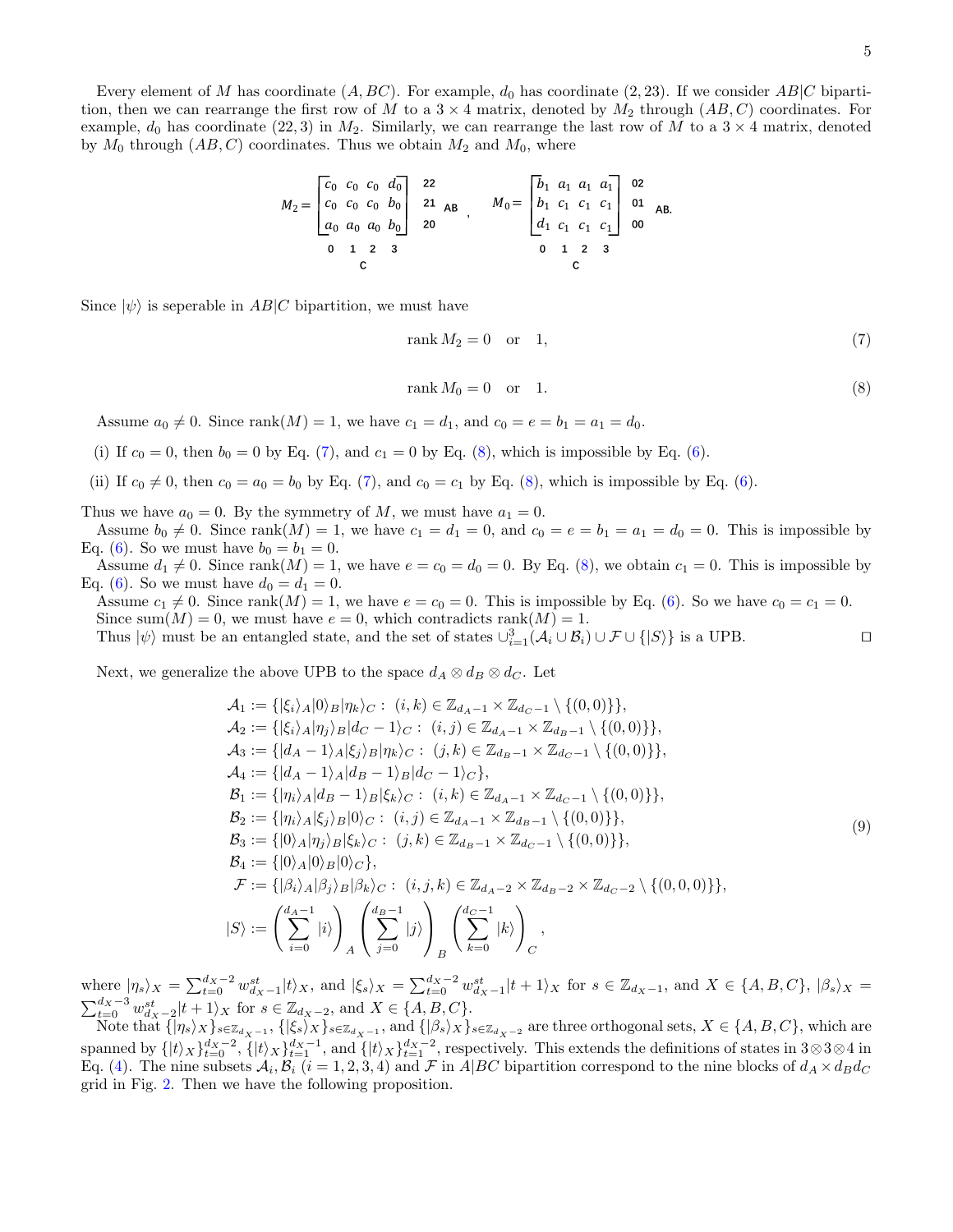<span id="page-5-2"></span>

FIG. 2: The corresponding  $d_A \times d_B d_C$  grid of  $\mathcal{A}_i, \mathcal{B}_i$  ( $i = 1, 2, 3, 4$ ) and  $\mathcal{F}$  (Eq.[\(9\)](#page-4-2)) in A|BC bipartition. Moreover,  $A_i$  is symmetrical to  $B_i$  for  $1 \leq i \leq 4$ .

<span id="page-5-0"></span>**Proposition 4** In  $d_A \otimes d_B \otimes d_C$ ,  $3 \leq d_A \leq d_B \leq d_C$ , the set of states  $\bigcup_{i=1}^3 (\mathcal{A}_i \cup \mathcal{B}_i) \cup \mathcal{F} \cup \{|S\rangle\}$  given by Eq. [\(9\)](#page-4-2) is a UPB of size  $d_A d_B d_C - 8$ .

The proof of Proposition [4](#page-5-0) is given in Appendix [A.](#page-7-1) Next, we consider the strong quantum nonlocality for UPBs.

**Proposition 5** In  $d_A \otimes d_B \otimes d_C$ ,  $3 \leq d_A \leq d_B \leq d_C$ , the UPB  $\cup_{i=1}^3 (\mathcal{A}_i \cup \mathcal{B}_i) \cup \mathcal{F} \cup \{|S\rangle\}$  given by Eq. [\(9\)](#page-4-2) is strongly nonlocal.

**Proof.** Denote  $\mathcal{U} := \bigcup_{i=1}^{3} (\mathcal{A}_i \cup \mathcal{B}_i) \cup \mathcal{F} \cup \{ |S \rangle \}$ . Let B and C come together to perform a joint orthogonality-preserving POVM  $\{E = M^{\dagger}M\}$ , where  $E = (a_{ij,k\ell})_{i,k\in\mathbb{Z}_{d_B},j,\ell\in\mathbb{Z}_{d_C}}$ . Then the postmeasurement states  $\{\mathbb{I}_A \otimes M|\psi\rangle : |\psi\rangle \in \mathcal{U}\}$ should keep being mutually orthogonal. Assume that  $|\psi_1\rangle_A|\psi_2\rangle_B|\psi_3\rangle_C$ ,  $|\varphi_1\rangle_A|\varphi_2\rangle_B|\varphi_3\rangle_C \in \mathcal{U}$ . Then

<span id="page-5-1"></span>
$$
_A\langle\psi_1|_B\langle\psi_2|_C\langle\psi_3|\mathbb{I}_A\otimes E|\varphi_1\rangle_A|\varphi_2\rangle_B|\varphi_3\rangle_C=\langle\psi_1|\varphi_1\rangle_A\langle_B\langle\psi_2|_C\langle\psi_3|E|\varphi_2\rangle_B|\varphi_3\rangle_C)=0.
$$
\n(10)

If  $\langle \psi_1|\varphi_1\rangle_A \neq 0$ , then  $B\langle \psi_2|C\langle \psi_3|E|\varphi_2\rangle_B|\varphi_3\rangle_C = 0$ . By using this property, we need to show that  $E \propto \mathbb{I}$ . If we can show that  $E \propto \mathbb{I}$ , then it means that  $BC$  can only perform a trivial orthogonality-preserving POVM. Since the nine subsets  $A_i, B_i$   $(i = 1, 2, 3, 4), \mathcal{F}$  $(i = 1, 2, 3, 4), \mathcal{F}$  $(i = 1, 2, 3, 4), \mathcal{F}$  in any bipartition of  $\{A|BC, C|AB, B|CA\}$  correspond to a similar grid as Fig. 2, this implies that any of the party  $\{BC, AB, CA\}$  can only perform a trivial orthogonality-preserving POVM. Then<br>we obtain that the UPB U is strongly nonlocal. More details for showing  $E \propto \mathbb{I}$  are given in Appendix B. we obtain that the UPB  $\mathcal U$  is strongly nonlocal. More details for showing  $E \propto \mathbb I$  are given in Appendix [B.](#page-8-0)

Note that the states in  $A_i$  or  $B_i$   $(i = 1, 2, 3, 4)$  in Eq. [\(9\)](#page-4-2) are defined by the outermost layer of a  $d_A \times d_B \times d_C$  cube, and the states in  $\mathcal F$  are just defined by all inner cells. By observing this, we can construct more strongly nonlocal UPBs in  $d_A \otimes d_B \otimes d_C$  by continuing to decompose F in Fig. [2](#page-5-2) by the similar tiling method. Suppose we are on the n-th layer from outside to inside,  $0 \le n \le \lfloor \frac{d_A-3}{2} \rfloor$ . Let  $X_n := d_X - 2n$  for  $X \in \{A, B, C\}$ . Then we can define the following states,

<span id="page-5-3"></span>
$$
\mathcal{A}_{1}^{(n)} := \{ |\xi_{i}^{(n)} \rangle_{A} | n \rangle_{B} | \eta_{k}^{(n)} \rangle_{C} : (i, k) \in \mathbb{Z}_{A_{n}-1} \times \mathbb{Z}_{C_{n}-1} \setminus \{ (0, 0) \} \},
$$
  
\n
$$
\mathcal{A}_{2}^{(n)} := \{ |\xi_{i}^{(n)} \rangle_{A} | n_{j}^{(n)} \rangle_{B} | d_{C} - 1 - n \rangle_{C} : (i, j) \in \mathbb{Z}_{A_{n}-1} \times \mathbb{Z}_{B_{n}-1} \setminus \{ (0, 0) \} \},
$$
  
\n
$$
\mathcal{A}_{3}^{(n)} := \{ | d_{A} - 1 - n \rangle_{A} | \xi_{j}^{(n)} \rangle_{B} | n_{k}^{(n)} \rangle_{C} : (j, k) \in \mathbb{Z}_{B_{n}-1} \times \mathbb{Z}_{C_{n}-1} \setminus \{ (0, 0) \} \},
$$
  
\n
$$
\mathcal{A}_{4}^{(n)} := \{ | d_{A} - 1 - n \rangle_{A} | d_{B} - 1 - n \rangle_{B} | d_{C} - 1 - n \rangle_{C} \},
$$
  
\n
$$
\mathcal{B}_{1}^{(n)} := \{ | \eta_{i}^{(n)} \rangle_{A} | d_{B} - 1 - n \rangle_{B} | \xi_{k}^{(n)} \rangle_{C} : (i, k) \in \mathbb{Z}_{A_{n}-1} \times \mathbb{Z}_{C_{n}-1} \setminus \{ (0, 0) \} \},
$$
  
\n
$$
\mathcal{B}_{2}^{(n)} := \{ | n_{i}^{(n)} \rangle_{A} | \xi_{j}^{(n)} \rangle_{B} | n \rangle_{C} : (i, j) \in \mathbb{Z}_{A_{n}-1} \times \mathbb{Z}_{B_{n}-1} \setminus \{ (0, 0) \} \},
$$
  
\n
$$
\mathcal{B}_{3}^{(n)} := \{ | n_{\lambda} \rangle_{A} | n_{j}^{(n)} \rangle_{B} | \xi_{k}^{(n)} \rangle_{C} : (j, k) \in \mathbb{Z}_{B_{n}-1} \times \mathbb{Z}_{C_{n}-1} \setminus \{ (0, 0) \} \},
$$

where  $|\eta_s^{(n)}\rangle_X = \sum_{t=n}^{X_n+n-2} w_{X_n-1}^{s(t-n)}$  $s_{X_n-1}^{(t-n)}|t\rangle_X$ , and  $|\xi_s^{(n)}\rangle_X = \sum_{t=n}^{X_n+n-2} w_{X_n-1}^{s(t-n)}$  $x_{X_n-1}^{s(t-n)}|t+1\rangle_X$ , for  $s \in \mathbb{Z}_{X_n-1}$ , and  $X \in \{A, B, C\},\$  $|\beta_s^{(n)}\rangle_X = \sum_{t=n}^{X_n+n-3} w_{X_n-2}^{s(t-n)}$  $_{X_n-2}^{s(t-n)}|t+1\rangle_X$  for  $s \in \mathbb{Z}_{X_n-2}$ , and  $X \in \{A, B, C\}.$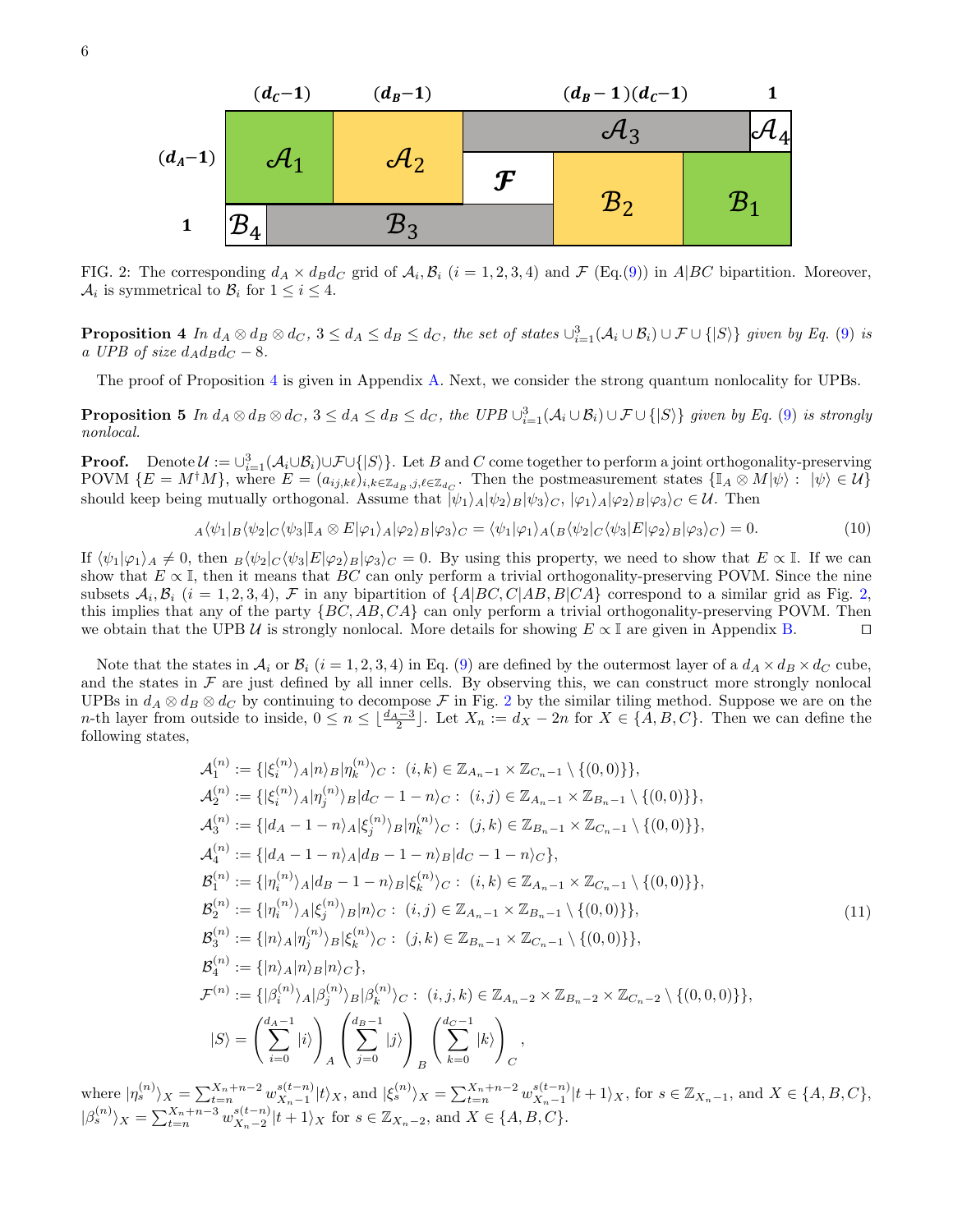Note that  $\{|{\eta}_s^{(n)}\rangle_X\}_{s\in\mathbb{Z}_{X_n-1}},\ \{|\xi_s^{(n)}\rangle_X\}_{s\in\mathbb{Z}_{X_n-1}},\$  and  $\{|{\beta}_s^{(n)}\rangle_X\}_{s\in\mathbb{Z}_{X_n-2}}$  are three orthogonal sets,  $X \in \{A, B, C\},\$ which are spanned by  $\{|t\rangle_X\}_{t=n}^{X_n+n-2}$ ,  $\{|t\rangle_X\}_{t=n+1}^{X_n+n-1}$ , and  $\{|t\rangle_X\}_{t=n+1}^{X_n+n-2}$ , respectively. This extends the definition of states in Eq. [\(9\)](#page-4-2) from  $n = 0$  to general n. Specially,  $\mathcal{A}_i^{(0)}, \mathcal{B}_i^{(0)}$   $(i = 1, 2, 3, 4), \mathcal{F}^{(0)}$  are  $\mathcal{A}_i, \mathcal{B}_i$   $(i = 1, 2, 3, 4), \mathcal{F}$  of Eq. (9) exactly, which correspond to Fig. [2](#page-5-2) in A|BC bipartition. Next, when  $d_A \geq 5$ ,  $\mathcal{A}_i^{(0)}$ ,  $\mathcal{B}_i^{(0)}$ ,  $\mathcal{A}_i^{(1)}$ ,  $\mathcal{B}_i^{(1)}$  ( $i = 1, 2, 3, 4$ ),  $\mathcal{F}^{(1)}$ correspond to Fig. [3](#page-6-2) in  $A|BC$  bipartition. Then we have the following theorem.

<span id="page-6-2"></span>

FIG. 3: The corresponding  $d_A \times d_B d_C$  grid of  $\mathcal{A}_i^{(0)}$ ,  $\mathcal{B}_i^{(0)}$ ,  $\mathcal{A}_i^{(1)}$ ,  $\mathcal{B}_i^{(1)}$   $(i = 1, 2, 3, 4)$ ,  $\mathcal{F}^{(1)}$  (Eq. [\(11\)](#page-5-3)) in A|BC bipartition, where  $d_A \geq 5$ .  $\sum_{i=1}^{n}$  result of the main result of the proof, and  $n^{(0)}$  and  $n^{(1)}$  and  $n^{(1)}$  of the detailed the detailed the detailed the detailed the detailed the detailed the detailed the detailed the detailed the detailed s: The corresponding  $a_A \times a_B a_C$  grid

<span id="page-6-1"></span>**Theorem 6** In  $d_A \otimes d_B \otimes d_C$ ,  $3 \leq d_A \leq d_B \leq d_C$ , for any  $0 \leq n \leq \lfloor \frac{d_A-3}{2} \rfloor$ , the set

$$
\mathcal{U}_n:=\cup_{t=0}^n (\cup_{i=1}^3(\mathcal{A}_i^{(t)}\cup\mathcal{B}_i^{(t)}))\cup\mathcal{F}^{(n)}\cup\{|S\rangle\}
$$

given by Eq. [\(11\)](#page-5-3) is a strongly nonlocal UPB of size  $d_A d_B d_C - 8(n + 1)$ .  $\begin{bmatrix} 0 & -0 \end{bmatrix}$  and the goal is shared by the goal is to identify in which is to identify in which is to identify in which is to identify in which is to identify in which is to identify in which is to identify in whic by Eq. (11) is a strongly nonlocal UPB of size  $a_A a_B a_C - 8(n + 1)$ .

The proof of Theorem 6 is given in Appendix C. By now, we have shown strongly nonlocal UPBs exist in any three-partite systems. For four-partite systems, strongly nonlocal UPBs are shown to exist in Supplementary material [\[59\]](#page-17-2) by using the similar method. In [\[44\]](#page-16-10), the authors gave a decomposition of the 5-dimensional hypercube, which may be used for constructing strongly nonlocal UPBs in any five-partite systems. However, it requires more calculations. We leave this as an open question.

# <span id="page-6-0"></span>IV. ENTANGLEMENT-ASSISTED DISCRIMINATION

<span id="page-6-3"></span>In this section, we investigate the local discrimination of the strongly nonlocal UPB in  $3 \otimes 3 \otimes 4$  $3 \otimes 3 \otimes 4$  in Example 3 by using entanglement as a resource. In a protocol of local quantum state discrimination, a multipatite quantum system<br>is prepared with a state which is seeredly chosen from a known set, and the purpose is to determine in wh is prepared with a state which is secretly chosen from a known set, and the purpose is to determine in which state the system is by using LOCC only. If the set of states is locally indistinguishable, then additional entanglement resources can assist for perfect discrimination. This process is called entanglement-assisted discrimination [\[49\]](#page-16-15).



FIG. 1: Entanglement-assisted discrimination. A strongly nonlocal tripartite UPB is shared by Alice, Bob and UPB, an amount p of the maximally entangled state  $|\Phi(d_1)\rangle_{A,B}$  is shared by Alice and Bob; an amount q of the UTB, an amount p of the maximally entangled state  $|\Psi(u_1)/A,B|$  is shared by Alice and Bob; an amount q of the maximally entangled state  $|\Phi(d_2)\rangle_{A,C}$  is shared by Alice and Charlie, and an amount r of the maximally entangl maximally entangled state  $|\Psi(\omega_2)/A,C$  is shared by Alice and Charlie, and an amount r of the maximally entangled<br>atata  $|\Phi(d_1)\rangle$  is aboved by Dab and Charlie where  $|\Phi(d)\rangle = \sum_{n=1}^{\infty} \frac{1}{n!} |\psi_n - \psi_n|$  for  $\sum_{n=1}^{\infty} \frac{$ state  $|\Phi(d_2)\rangle_{B,C}$  is shared by Bob and Charlie, where  $|\Phi(d)\rangle_{X,Y} = \sum_{k=0}^{\infty} |k\rangle_{X}|k\rangle_{Y}$  for  $X,Y \in \{A, B, C\}$ . It consumes  $n\log_2 d_1 + a\log_2 d_2 + r\log_2 d_2$  ebits of entanglement resource  $p \log_2 d_1 + q \log_2 d_2 + r \log_2 d_3$  ebits of entanglement resource. FIG. 4: Entanglement-assisted discrimination. A strongly nonlocal tripartite UPB is shared by Alice, Bob and Charlie. Their aim is to distinguish these states in the UPB using LOCC only. For perfect discrimination of the Charlie. Their aim is to distinguish these states in the UPB by using LOCC only. For perfect discrimination of the state  $|\Phi(d_2)\rangle_{B,C}$  is shared by Bob and Charlie, where  $|\Phi(d)\rangle_{X,Y} = \sum_{k=0}^{d-1} |k\rangle_X |k\rangle_Y$  for  $X,Y \in \{A, B, C\}$ . It consumes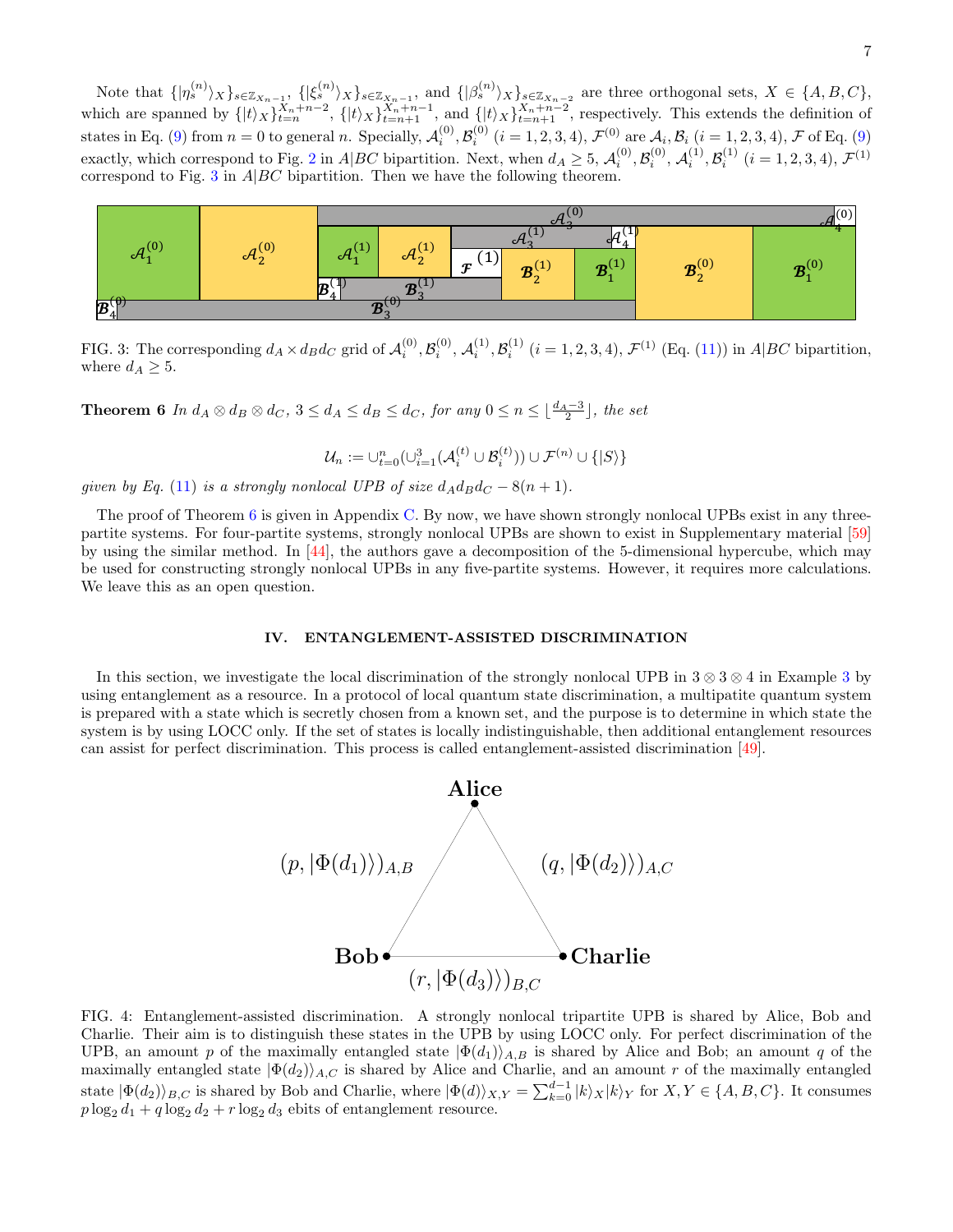Assume a strongly nonlocal tripartite UPB is shared by Alice, Bobs and Charlie. Since a strongly nonlocal UPB is locally indistinguishable in any bipartition, a perfect discrimination of this set needs a resource state that must be entangled in all bipartitions. The configuration of entanglement resources can be described by  $\{(p, |\Phi(d_1)\rangle)_{A,B},(q, |\Phi(d_2)\rangle)_{A,C},(r, |\Phi(d_3)\rangle)_{B,C}\}$  [\[47,](#page-16-13) [55\]](#page-17-3). Here,  $(p, |\Phi(d_1)\rangle)_{A,B}$  means that an amount p of the maximally entangled state  $|\Phi(d_1)\rangle$  is shared by Alice and Bob;  $(q, |\Phi(d_2)\rangle)_{A,C}$  means that an amount q of the maximally entangled state  $|\Phi(d_2)\rangle$  is shared by Alice and Charlie;  $(r, |\Phi(d_3)\rangle)_{B,C}$  means that an amount r of the maximally entangled state  $|\Phi(d_3)\rangle$  is shared by Bob and Charlie, where  $|\Phi(d)\rangle_{X,Y} = \sum_{k=0}^{d-1} |k\rangle_X|k\rangle_Y$  for  $X,Y \in \{A, B, C\}$ . It consumes  $p\log_2 d_1+q\log_2 d_2+r\log_2 d_3$  ebits of entanglement resource. See Fig. [4](#page-6-3) for this configuration of entanglement-assisted discrimination. Now, we give a discrimination protocol for the strongly nonlocal UPB given by Eq. [\(4\)](#page-2-1).

<span id="page-7-2"></span>**Proposition 7** In 3 ⊗ 3 ⊗ 4, the strongly nonlocal UPB  $\cup_{i=1}^3 (\mathcal{A}_i \cup \mathcal{B}_i) \cup \mathcal{F} \cup \{ |S \rangle \}$  given by Eq. [\(4\)](#page-2-1) can be locally distinguished by using  $\{(1, |\Phi(2)\rangle)_{A,B}, (0, |\Phi(d_2)\rangle)_{A,C}, (1, |\Phi(2)\rangle)_{B,C}\}$  for any positive  $d_2$ , which consumes 2 ebits of entanglement resource.

The proof of Proposition [7](#page-7-2) is given in Appendix [D.](#page-13-0) If we only use the teleportation-based protocol [\[55,](#page-17-3) [58\]](#page-17-1), the strongly nonlocal UPB given by Eq. [\(4\)](#page-2-1) can be locally distinguished by using  $\{(1, |\Phi(3)\rangle)_{A,B}, (0, |\Phi(d_2)\rangle)_{A,C}, (1, |\Phi(3)\rangle)_{B,C}\}$ , which consumes  $2\log_2 3$  ebits of entanglement resource. Thus the protocol in Proposition [7](#page-7-2) consumes less entanglement resource than the teleportation-based protocol.

#### <span id="page-7-0"></span>V. CONCLUSION AND DISCUSSION

In this work, we have constructed a series of strongly nonlocal UPBs of different sizes in any possible three and four-partite systems. We have also proposed an entanglement-assisted protocol for local discrimination of the strongly nonlocal UPB in  $3 \otimes 3 \otimes 4$ . All of our UPBs of large sizes can be used to construct PPT entangled states with small rank. For example, in Proposition [4,](#page-5-0) for a normalized UPB  $\{|\psi_i\rangle\}_{i=1}^{d_A d_B d_C - 8}$  in  $d_A \otimes d_B \otimes d_C$  for  $3 \leq d_A \leq d_B \leq d_C$ , the mixed state

$$
\rho = \frac{1}{8} (\mathbb{I} - \sum_{i=1}^{d_A d_B d_C - 8} |\psi_i\rangle\langle\psi_i|)
$$

is a PPT entangled state with rank 8. Further our UPBs of large sizes can be also used for low-rank noisy bound entangled states which satisfy the range criterion [\[60\]](#page-17-4). Bipartite noisy bound entangled states that satisfy the range criterion were shown in [\[61\]](#page-17-5). There are some open questions left. Whether UPBs with the minimum size can show strong quantum nonlocality? Whether one can generalize our constructions on  $d_1 \otimes d_2 \otimes \cdots \otimes d_n$  for  $n \geq 5$ ?

#### Acknowledgments

The authors are very grateful to the reviewers for providing many useful suggestions which have greatly improved the presentation of our paper. F.S. and X.Z. were supported by the NSFC under Grants No. 11771419 and No. 12171452, the Anhui Initiative in Quantum Information Technologies under Grant No. AHY150200, and the National Key Research and Development Program of China 2020YFA0713100. M.-S.L. was supported by NSFC (Grants No. 12005092) and the China Postdoctoral Science Foundation (2020M681996). L.C. was supported by the NNSF of China (Grant No. 11871089), and the Fundamental Research Funds for the Central Universities (Grant No. ZG216S2005).

#### <span id="page-7-1"></span>Appendix A: The proof of Proposition [4](#page-5-0)

**Proof.** For the same discussion as Example [3,](#page-3-0) we can assume that  $|\psi\rangle$  is a product state in the complementary space of the space spanned by the states in  $\cup_{i=1}^{3}(\mathcal{A}_{i}\cup\mathcal{B}_{i})\cup\mathcal{F}\cup\{|S\rangle\}$ . Then we consider the matrix form of  $|\psi\rangle$  in  $A|BC$  and  $AB|C$  bipartitions. First, we consider  $A|BC$  bipartition. We have

<span id="page-7-3"></span>M = a<sup>0</sup> a<sup>0</sup> · · · a<sup>0</sup> b<sup>0</sup> · · · b<sup>0</sup> c<sup>0</sup> · · · c<sup>0</sup> c<sup>0</sup> · · · c<sup>0</sup> c<sup>0</sup> · · · c<sup>0</sup> d<sup>0</sup> a<sup>0</sup> a<sup>0</sup> · · · a<sup>0</sup> b<sup>0</sup> · · · b<sup>0</sup> e · · · e b<sup>1</sup> · · · b<sup>1</sup> a<sup>1</sup> · · · a<sup>1</sup> a<sup>1</sup> . . . . . . . . . . . . . . . . . . . . . . . . . . . . . . . . . . . . . . . . . . . . . . . . . . . a<sup>0</sup> a<sup>0</sup> · · · a<sup>0</sup> b<sup>0</sup> · · · b<sup>0</sup> e · · · e b<sup>1</sup> · · · b<sup>1</sup> a<sup>1</sup> · · · a<sup>1</sup> a<sup>1</sup> d<sup>1</sup> c<sup>1</sup> · · · c<sup>1</sup> c<sup>1</sup> · · · c<sup>1</sup> c<sup>1</sup> · · · c<sup>1</sup> b<sup>1</sup> · · · b<sup>1</sup> a<sup>1</sup> · · · a<sup>1</sup> a<sup>1</sup> , (A1)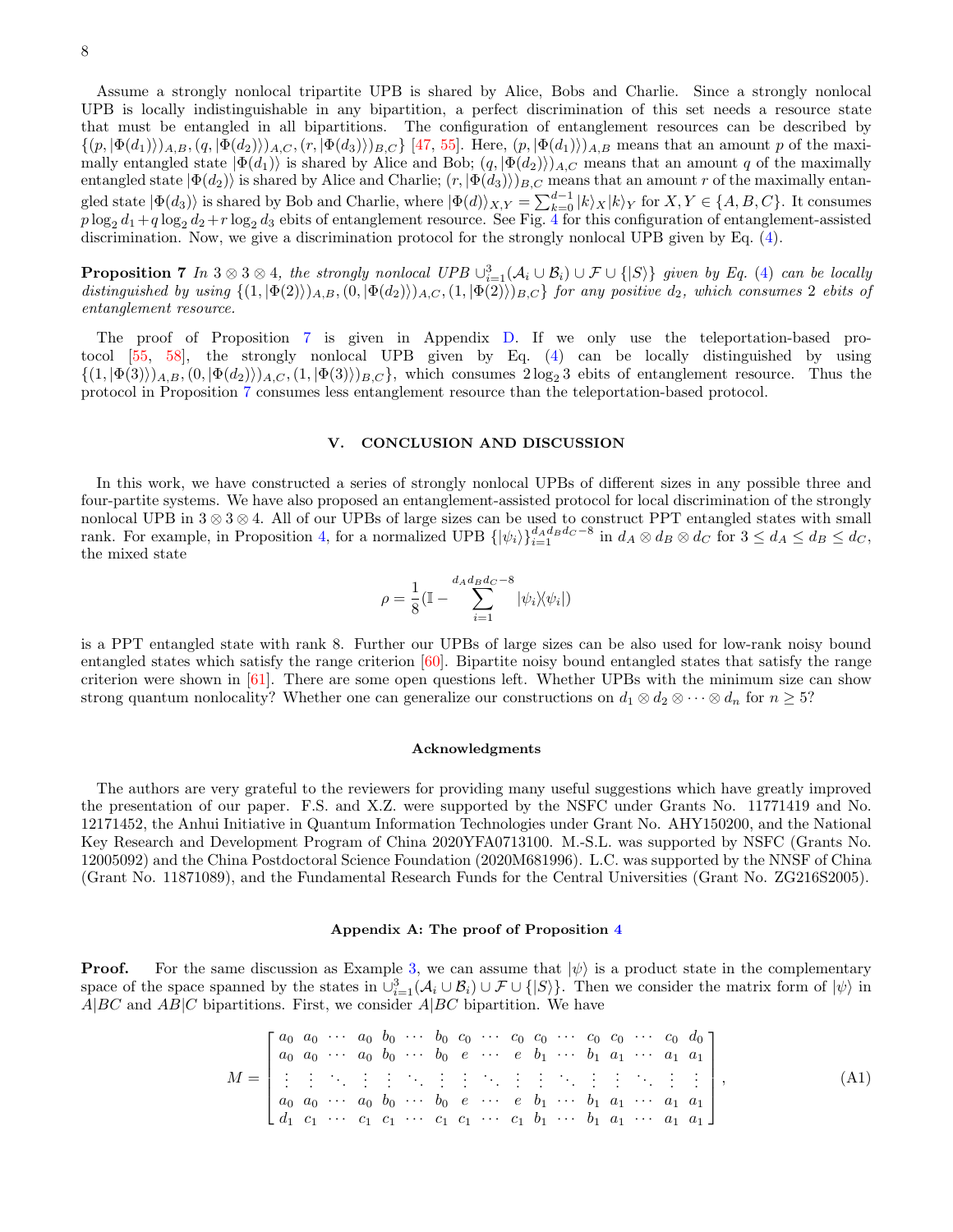and

<span id="page-8-1"></span>
$$
rank(M) = 1, sum(M) = 0.
$$
\n(A2)

Then we consider AB|C bipartition. We can rearrange the first row of M to the  $d_B \times d_C$  matrix  $M_{(d_A-1)}$  through  $(AB, C)$  coordinates of M, and rearrange the last row of M to the  $d_B \times d_C$  matrix  $M_0$  through  $(AB, C)$  coordinates of  $M$ , where

<span id="page-8-2"></span>
$$
M_{(d_A-1)} = \begin{bmatrix} c_0 & c_0 & \cdots & c_0 & d_0 \\ c_0 & c_0 & \cdots & c_0 & b_0 \\ \vdots & \vdots & \ddots & \vdots & \vdots \\ c_0 & c_0 & \cdots & c_0 & b_0 \\ a_0 & a_0 & \cdots & a_0 & b_0 \end{bmatrix}, \quad \text{rank}(M_{(d_A-1)}) = 0 \quad \text{or} \quad 1,
$$
 (A3)

and

<span id="page-8-3"></span>
$$
M_0 = \begin{bmatrix} b_1 & a_1 & \cdots & a_1 & a_1 \\ b_1 & c_1 & \cdots & c_1 & c_1 \\ \vdots & \vdots & \ddots & \vdots & \vdots \\ b_1 & c_1 & \cdots & c_1 & c_1 \\ d_1 & c_1 & \cdots & c_1 & c_1 \end{bmatrix}, \quad \text{rank}(M_0) = 0 \quad \text{or} \quad 1.
$$
 (A4)

For the same proof as Example [3,](#page-3-0) we can show that M do not exist by Eqs. [\(A2\)](#page-8-1), [\(A3\)](#page-8-2) and [\(A4\)](#page-8-3). Thus  $|\psi\rangle$  must be an entangled state, and  $\bigcup_{i=1}^{3} (A_i \cup B_i) \cup \mathcal{F} \cup \{S\}$  is a UPB. an entangled state, and  $\cup_{i=1}^{3}(\mathcal{A}_i\cup\mathcal{B}_i)\cup\mathcal{F}\cup\{|S\rangle\}$  is a UPB.

#### <span id="page-8-0"></span>Appendix B: The proof of Proposition [5](#page-5-1)

**Proof.** First of all, we need to introduce some notations which have been introduced by [\[45\]](#page-16-11). Let  $S =$  $\{|\psi_1\rangle_A|\psi_2\rangle_B|\psi_3\rangle\}$  be a tripartite orthogonal product set. Define

$$
\mathcal{S}(|\psi\rangle_A) := \{ |\psi_2\rangle_B |\psi_3\rangle_C : |\psi\rangle_A |\psi_2\rangle_B |\psi_3\rangle_C \in \mathcal{S} \}.
$$

Moreover, define  $S^{(A)} = \{ |j\rangle_B |k\rangle_C : j, k \in \mathbb{Z}_n \}$  as the support of  $S(|\psi\rangle_A)$  which spans  $S(|\psi\rangle_A)$ . For ex-ample, in Eq. [\(4\)](#page-2-1),  $\mathcal{A}_1 := \{ |\xi_i\rangle_A |0\rangle_B | \eta_j\rangle_C : (i,j) \neq (0,0) \in \mathbb{Z}_2 \times \mathbb{Z}_3 \}.$  Then  $\mathcal{A}_1(|\xi_1\rangle_A) = \{ |0\rangle_A | \eta_j\rangle_C \}_{j \in \mathbb{Z}_3},$  $\mathcal{A}_1^{(A)} = \{ |0\rangle_B |0\rangle_C, |0\rangle_B |1\rangle_C, |0\rangle_B |2\rangle_C \},$  and  $\mathcal{A}_1(|\xi_1\rangle_A)$  is spanned by  $\mathcal{A}_1^{(A)}$ . Actually,  $\mathcal{A}_i^{(A)}, \mathcal{B}_i^{(A)}$   $(i = 1, 2, 3, 4), \mathcal{F}^{(A)}$ in Eq. [\(4\)](#page-2-1) can be easily observed by Fig. [1.](#page-3-1) They are the projection sets of  $A_i, B_i$  ( $i = 1, 2, 3, 4$ ),  $\mathcal F$  in BC party in Fig. [1.](#page-3-1) Now, we give three steps for the proof.

**Step 1** Since  $\langle \xi_1|\eta_1\rangle_A \neq 0$ , applying Block Zeros Lemma to any two elements of  $\{A_1(|\xi_1\rangle_A), A_2(|\xi_1\rangle_A), B_2(|\eta_1\rangle_A),$  $\mathcal{B}_1(|\eta_1\rangle_A)$ , we obtain

<span id="page-8-4"></span>
$$
A_i^{(A)} E_{\mathcal{A}_j^{(A)}} = \mathbf{0}, \ \ A_i^{(A)} E_{\mathcal{B}_k^{(A)}} = \mathbf{0}, \ \ B_k^{(A)} E_{\mathcal{B}_\ell^{(A)}} = \mathbf{0}, \ \ B_k^{(A)} E_{\mathcal{A}_i^{(A)}} = \mathbf{0}, \tag{B1}
$$

for  $1 \leq i \neq j \leq 2$ ,  $1 \leq k \neq \ell \leq 2$ . Note that if  $d_A = 3$ ,  $|\beta_i\rangle_A$  must be  $|\beta_0\rangle_A$  in F. So we can not apply Block Zeros Lemma to  $\mathcal{F}(|\beta_1\rangle_A)$  and  $\mathcal{A}_1(|\xi_1\rangle_A)$ . In order to obtain  $\mathcal{F}^{(A)}E_{\mathcal{A}_1^{(A)}}=0$ , we consider  $\mathcal{A}_3(|d_A-1\rangle_A)$  and  $\mathcal{A}_1(|\xi_1\rangle_A)$ . Then for  $(j, k) \in \mathbb{Z}_{d_B-1} \times \mathbb{Z}_{d_C-1} \setminus \{(0, 0)\},$  and  $i \in \mathbb{Z}_{d_C-1}$ , we have

<span id="page-8-5"></span>
$$
B\langle \xi_j|_C \langle \eta_k|E|0\rangle_B|\eta_i\rangle_C = B\left(\sum_{t_1=0}^{d_B-2} w_{d_B-1}^{-jt_1} \langle t_1+1|\right) C\left(\sum_{t_2=0}^{d_C-2} w_{d_C-1}^{-kt_2} \langle t_2|\right) E|0\rangle_B \left(\sum_{t_3=0}^{d_C-2} w_{d_C-1}^{it_3} |t_3\rangle\right)_C = 0. \tag{B2}
$$

We have shown that  $B(j+1|C\langle 0|E|0\rangle_B|i_C = 0$  for  $j \in \mathbb{Z}_{d_B-1}$ ,  $i \in \mathbb{Z}_{d_C-1}$ , and  $B\langle d_B - 1|C\langle k+1|E|0\rangle_B|i_C = 0$  for  $k, i \in \mathbb{Z}_{d_C-1}$  by Eq. [\(B1\)](#page-8-4). Then Eq. [\(B2\)](#page-8-5) can be expressed by

$$
{}_B\left(\sum_{t_1=0}^{d_B-3} w_{d_B-1}^{-jt_1}(t_1+1)\right) {}_C\left(\sum_{t_2=1}^{d_C-2} w_{d_C-1}^{-kt_2}(t_2)\right) E|0\rangle_B \left(\sum_{t_3=0}^{d_C-2} w_{d_C-1}^{it_3}|t_3\rangle\right)_C=0,
$$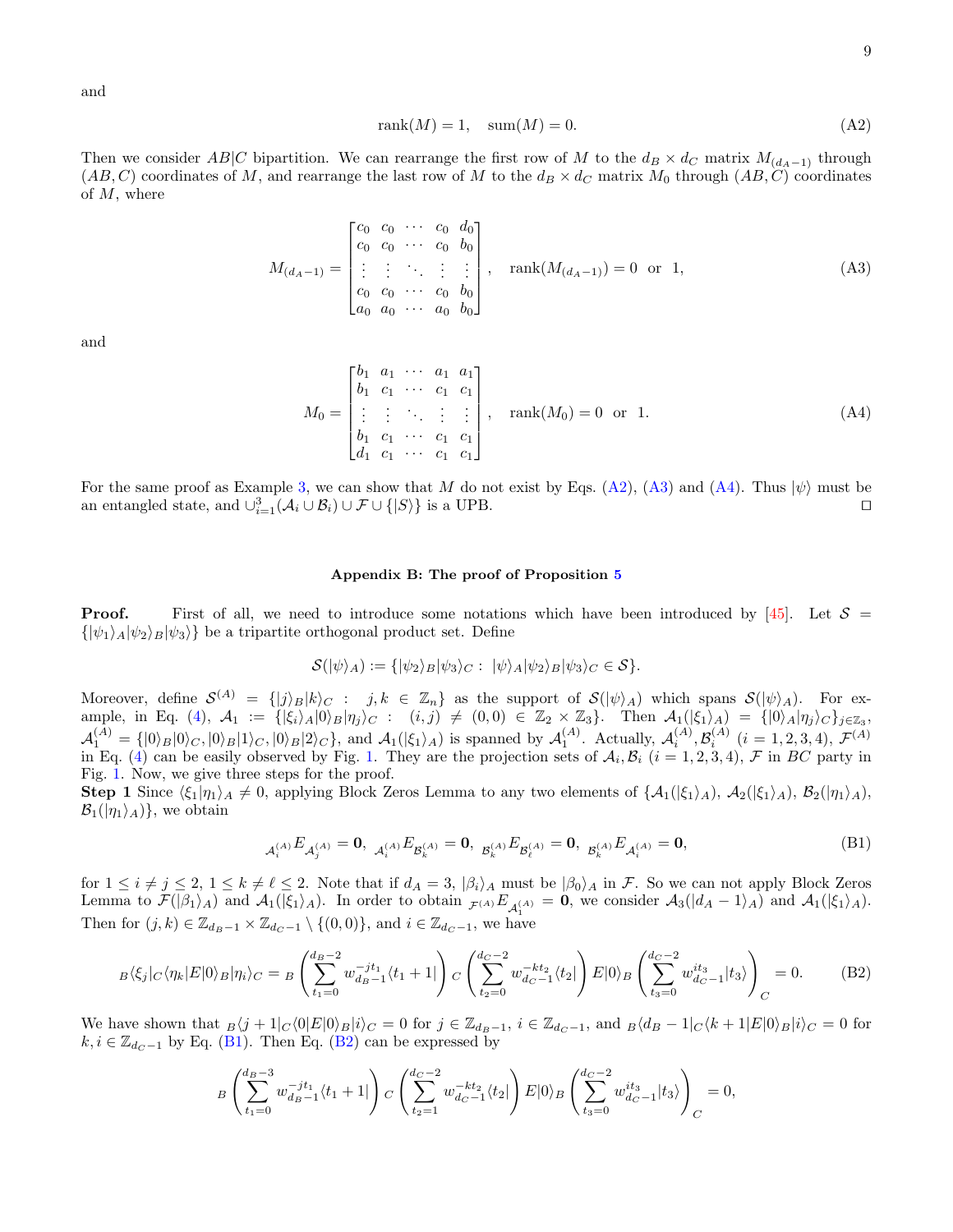10

i.e.

$$
\sum_{t_1=0}^{d_B-3}\sum_{t_2=1}^{d_C-2}\sum_{t_3=0}^{d_C-2}w_{d_B-1}^{-jt_1}w_{d_C-1}^{-kt_2}w_{d_C-1}^{it_3}B\langle t_1+1|_C\langle t_2|E|0\rangle_B|t_3\rangle_C=0,
$$

for any  $0 \le j \le d_B - 3$ ,  $1 \le k \le d_C - 2$ ,  $0 \le i \le d_C - 2$ . It means that

$$
[H_1^{\dagger} \otimes H_2^{\dagger} \otimes H_3]X = \mathbf{0},
$$

where

$$
H_1 = \begin{pmatrix} 1 & 1 & \cdots & 1 \\ 1 & w_{d_B-1} & \cdots & w_{d_B-1}^{(d_B-3)} \\ \vdots & \vdots & \ddots & \vdots \\ 1 & w_{d_B-1}^{(d_B-3)} & \cdots & w_{d_B-1}^{(d_B-3)} \end{pmatrix}, \quad H_2 = \begin{pmatrix} w_{d_C-1} & w_{d_C-1}^2 & \cdots & w_{d_C-1}^{(d_C-2)} \\ w_{d_C-1}^2 & w_{d_C-1}^4 & \cdots & w_{d_C-1}^{2(d_C-2)} \\ \vdots & \vdots & \ddots & \vdots \\ w_{d_C-1}^{(d_C-2)} & w_{d_C-1}^{2(d_C-2)} & \cdots & w_{d_C-1}^{(d_C-2)^2} \end{pmatrix},
$$

 $H_3 = (w_{d_C-1}^{ij})_{i,j \in \mathbb{Z}_{d_C-1}}$  and X is a column vector,

$$
X = (B(t_1 + 1C(t_2|E|0) - t_3)C)_{(0 \le t_1 \le d_B - 3, 1 \le t_2 \le d_C - 2, 0 \le t_3 \le d_C - 2)}.
$$

Since  $H_1, H_2, H_3$  are all full-rank matrices, it implies that  $H_1^T \otimes H_2^T \otimes H_3$  is a full-rank matrix. Then  $X = 0$ , i.e.

$$
B\langle t_1 + 1 | C \langle t_2 | E | 0 \rangle_B | t_3 \rangle_C = 0, \quad \text{for } 0 \le t_1 \le d_B - 3, \ 1 \le t_2 \le d_C - 2, \ 0 \le t_3 \le d_C - 2.
$$

It also means that

<span id="page-9-0"></span>
$$
F^{(A)}E_{\mathcal{A}_1^{(A)}} = \mathbf{0}.\tag{B3}
$$

By using  $A_3(|d_A - 1\rangle_A)$  and  $A_2(|\xi_1\rangle_A)$ , we can also show that

<span id="page-9-1"></span>
$$
\mathcal{F}^{(A)}E_{\mathcal{A}_2^{(A)}} = \mathbf{0} \tag{B4}
$$

by the similar discussion as above. Further, by the symmetry of Fig. [2,](#page-5-2) we can also obtain that

<span id="page-9-2"></span>
$$
F^{(A)}E_{\mathcal{B}^{(A)}_1} = \mathbf{0}, \quad F^{(A)}E_{\mathcal{B}^{(A)}_2} = \mathbf{0}.
$$
 (B5)

Thus, by Eqs.  $(B1)$ ,  $(B3)$ ,  $(B4)$  and  $(B5)$ , E is a block diagonal matrix. It can be expressed by

<span id="page-9-3"></span>
$$
E = E_{\mathcal{A}_1^{(A)}} \oplus E_{\mathcal{A}_2^{(A)}} \oplus E_{\mathcal{F}^{(A)}} \oplus E_{\mathcal{B}_2^{(A)}} \oplus E_{\mathcal{B}_1^{(A)}}.
$$
 (B6)

Step 2 Considering  $|S\rangle$  and  $\{|\beta_0\rangle_A|\beta_j\rangle_B|\beta_k\rangle_C\}_{(j,k)\in\mathbb{Z}_{d_B-2}\times\mathbb{Z}_{d_C-2}\setminus\{(0,0)\}} \subset \mathcal{F}$ , where  $d_C \geq 4$ , then by Eq. [\(B6\)](#page-9-3), we have

$$
B\left(\sum_{i_1=0}^{d_B-1} \langle i_1|\right) C\left(\sum_{i_2=0}^{d_C-1} \langle i_2|\right) E|\beta_j\rangle_B|\beta_k\rangle_C = B\left(\sum_{i_1=1}^{d_B-2} \langle i_1|\right) C\left(\sum_{i_2=1}^{d_C-2} \langle i_2|\right) E|\beta_j\rangle_B|\beta_k\rangle_C = 0,
$$

for  $(j, k) \in \mathbb{Z}_{d_B-2} \times \mathbb{Z}_{d_C-2} \setminus \{(0, 0)\}.$  Moreover, we have

$$
\left(\sum_{i_1=1}^{d_B-2} |i_1\rangle\right)_B \left(\sum_{i_2=1}^{d_C-2} |i_2\rangle\right)_C = |\beta_0\rangle_B |\beta_0\rangle_C.
$$

Therefore, by using the states in  $\{|S\rangle\} \cup \{|\beta_0\rangle_A |\beta_j\rangle_B |\beta_k\rangle_C\}_{(j,k)\in \mathbb{Z}_{d_B-2}\times \mathbb{Z}_{d_C-2}}\setminus \{(0,0)\},$  we obtain

<span id="page-9-4"></span>
$$
B\langle \beta_i | C \langle \beta_j | E | \beta_k \rangle_B | \beta_\ell \rangle_C = 0, \quad \text{for } (i, j) \neq (k, \ell) \in \mathbb{Z}_{d_B - 2} \times \mathbb{Z}_{d_C - 2}.
$$
 (B7)

By Eq. [\(B7\)](#page-9-4), there exists a real number  $e_{s,t}$  ( $E^{\dagger} = E$ ) for  $(s,t) \in \mathbb{Z}_{d_B-2} \times \mathbb{Z}_{d_C-2}$ , such that

<span id="page-9-5"></span>
$$
E_{\mathcal{F}^{(A)}} = \sum_{s=0}^{d_B - 3} \sum_{t=0}^{d_C - 3} e_{s,t} |\beta_s\rangle_B \langle \beta_s| \otimes |\beta_t\rangle_C \langle \beta_t|.
$$
 (B8)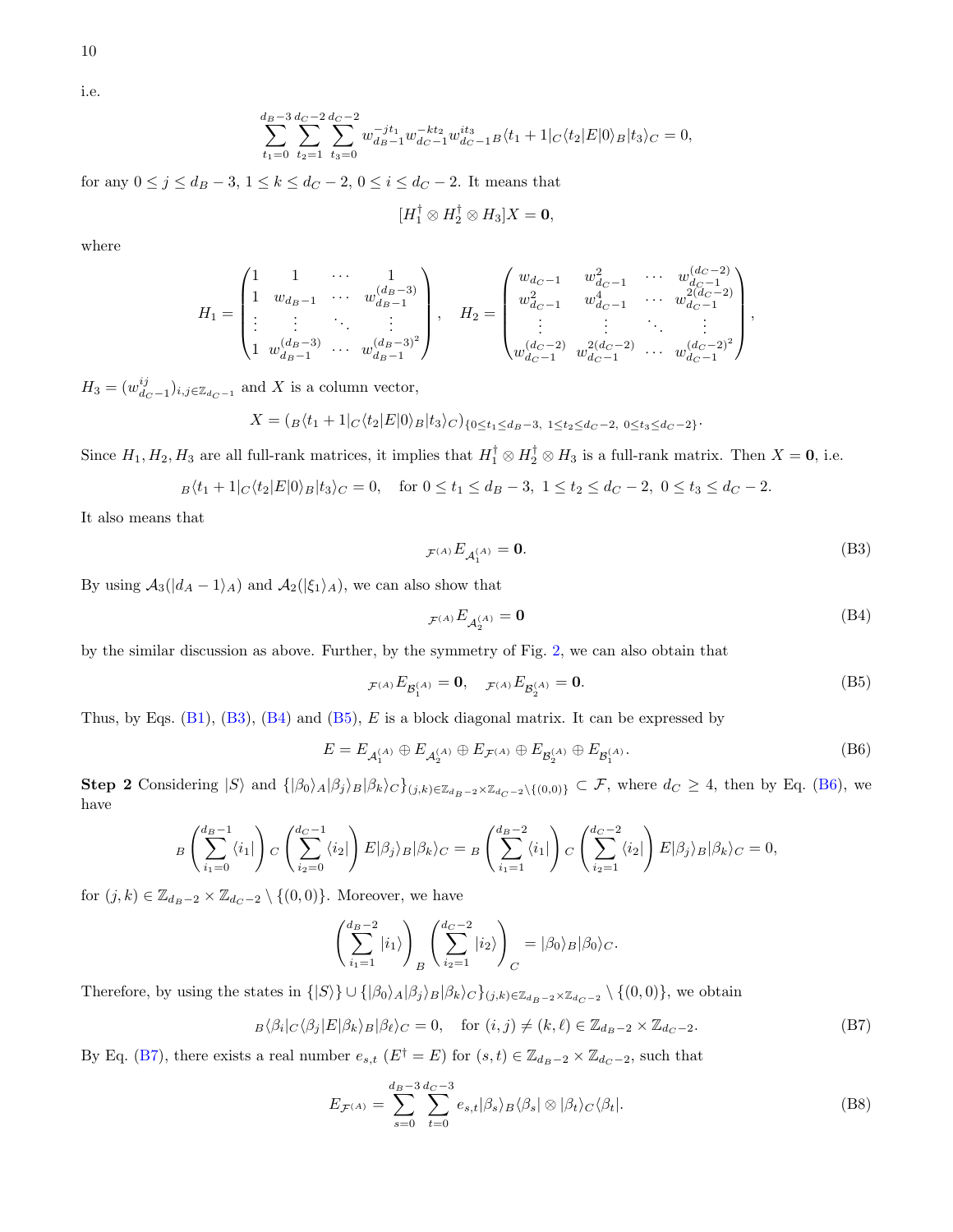Note that Eq. [\(B8\)](#page-9-5) also holds for  $d_C = 3$  (in this case,  $E_{\mathcal{F}^{(A)}} = e_{0,0}|\beta_0\rangle_B\langle\beta_0|\otimes|\beta_0\rangle_C\langle\beta_0|$ , and  $|\beta_0\rangle_X = |1\rangle_X$  for  $X \in \{B, C\}$ ). Next, by using the states in  $\mathcal{A}_1(|\xi_1\rangle_A)$ , we have

$$
B\langle 0|C\langle \eta_i|E|0\rangle_B|\eta_j\rangle_C=0, \quad \text{for } i\neq j \in \mathbb{Z}_{d_C-1}.
$$

Then there exists a real number  $a_s$  for  $s \in \mathbb{Z}_{d_C - 1}$  such that

$$
E_{\mathcal{A}_1^{(A)}} = \sum_{s=0}^{d_C-2} a_s |0\rangle_B \langle 0| \otimes |\eta_s\rangle_C \langle \eta_s|.
$$

In the same way, there exist real numbers  $a_s, b_s, c_t, d_t, e_{s,t}$  such that the operator

<span id="page-10-0"></span>
$$
E = \sum_{s=0}^{d_C-2} a_s |0\rangle_B \langle 0| \otimes |\eta_s\rangle_C \langle \eta_s| + \sum_{s=0}^{d_B-2} b_s |\eta_s\rangle_B \langle \eta_s| \otimes |d_C-1\rangle_C \langle d_C-1| + \sum_{s=0}^{d_B-3} \sum_{t=0}^{d_C-3} e_{s,t} |\beta_s\rangle_B \langle \beta_s| \otimes |\beta_t\rangle_C \langle \beta_t|
$$
  
+ 
$$
\sum_{t=0}^{d_B-2} c_t |\xi_t\rangle_B \langle \xi_t| \otimes |0\rangle_C \langle 0| + \sum_{t=0}^{d_C-2} d_t |d_B-1\rangle_B \langle d_B-1| \otimes |\xi_t\rangle_C \langle \xi_t|.
$$
 (B9)

By using those states  $\{|0\rangle_A|\eta_i\rangle_B|\xi_j\rangle_C\}_{(i,j)\in\mathbb{Z}_{d_B-1}\times\mathbb{Z}_{d_C-1}\setminus\{(0,0)\}} = \mathcal{B}_3$ , we can show that

$$
{}_B\langle \eta_k|_C\langle \xi_\ell|E|\eta_i\rangle_B|\xi_j\rangle_C=0,\quad \text{for } (k,\ell)\neq (i,j)\in \mathbb{Z}_{d_B-1}\times \mathbb{Z}_{d_C-1}\setminus\{(0,0)\}.
$$

Assume  $k = 0, \ell \neq 0, i \neq 0, j = 0$ . By Eq. [\(B9\)](#page-10-0), we have

<span id="page-10-1"></span>
$$
0 = B \langle \eta_0 | C \langle \xi_{\ell} | E | \eta_i \rangle_B | \xi_0 \rangle_C
$$
  
\n
$$
= \sum_{s=0}^{d_C - 2} a_s \langle \eta_0 | 0 \rangle_B \langle 0 | \eta_i \rangle_B \langle \xi_{\ell} | \eta_s \rangle_C \langle \eta_s | \xi_0 \rangle_C + \sum_{s=0}^{d_B - 3} \sum_{t=0}^{d_C - 3} e_{s,t} \langle \eta_0 | \beta_s \rangle_B \langle \beta_s | \eta_i \rangle_B \langle \xi_{\ell} | \beta_t \rangle_C \langle \beta_t | \xi_0 \rangle_C
$$
  
\n
$$
= \sum_{s=0}^{d_C - 2} a_s \langle \xi_{\ell} | \eta_s \rangle_C \langle \eta_s | \xi_0 \rangle_C + w_{d_C - 1}^{\ell} (d_B - 2) (d_C - 2) e_{0,0}.
$$
\n(B10)

There are three cases for the terms in the summation of the last equality.

(a) If  $s = 0$ , then

$$
\langle \xi_{\ell} | \eta_0 \rangle_C \langle \eta_0 | \xi_0 \rangle_C = (d_C - 2) \sum_{n=1}^{d_C - 2} w_{d_C - 1}^{-(n-1)\ell} = -(d_C - 2) w_{d_C - 1}^{\ell}.
$$

(b) If  $s = \ell$ , then

$$
\langle \xi_{\ell} | \eta_{\ell} \rangle_C \langle \eta_{\ell} | \xi_0 \rangle_C = -\sum_{n=1}^{d_C - 2} w_{d_C - 1}^{\ell} = -(d_C - 2) w_{d_C - 1}^{\ell}.
$$

(c) If  $s \neq 0, \ell$ , then

$$
\langle \xi_{\ell} | \eta_s \rangle_C \langle \eta_s | \xi_0 \rangle_C = -\sum_{n=1}^{d_C - 2} w_{d_C - 1}^{ns - (n-1)\ell} = -w_{d_C - 1}^{\ell} \sum_{n=1}^{d_C - 2} w_{d_C - 1}^{(s - \ell)n} = w_{d_C - 1}^{\ell}.
$$

Thus by Eq.  $(B10)$ , we have

<span id="page-10-2"></span>
$$
\sum_{s=0}^{d_C-2} a_s - (d_C-1)(a_0 + a_\ell) + (d_B-2)(d_C-2)e_{0,0} = 0.
$$
 (B11)

Since  $\ell \neq 0 \in \mathbb{Z}_{d_C-1}$ , we must have  $a_1 = a_2 = \cdots = a_{d_C-2}$ . Then Eq. [\(B11\)](#page-10-2) can be expressed by

<span id="page-10-3"></span>
$$
-(d_C - 2)a_0 - a_1 + (d_B - 2)(d_C - 2)e_{0,0} = 0.
$$
\n(B12)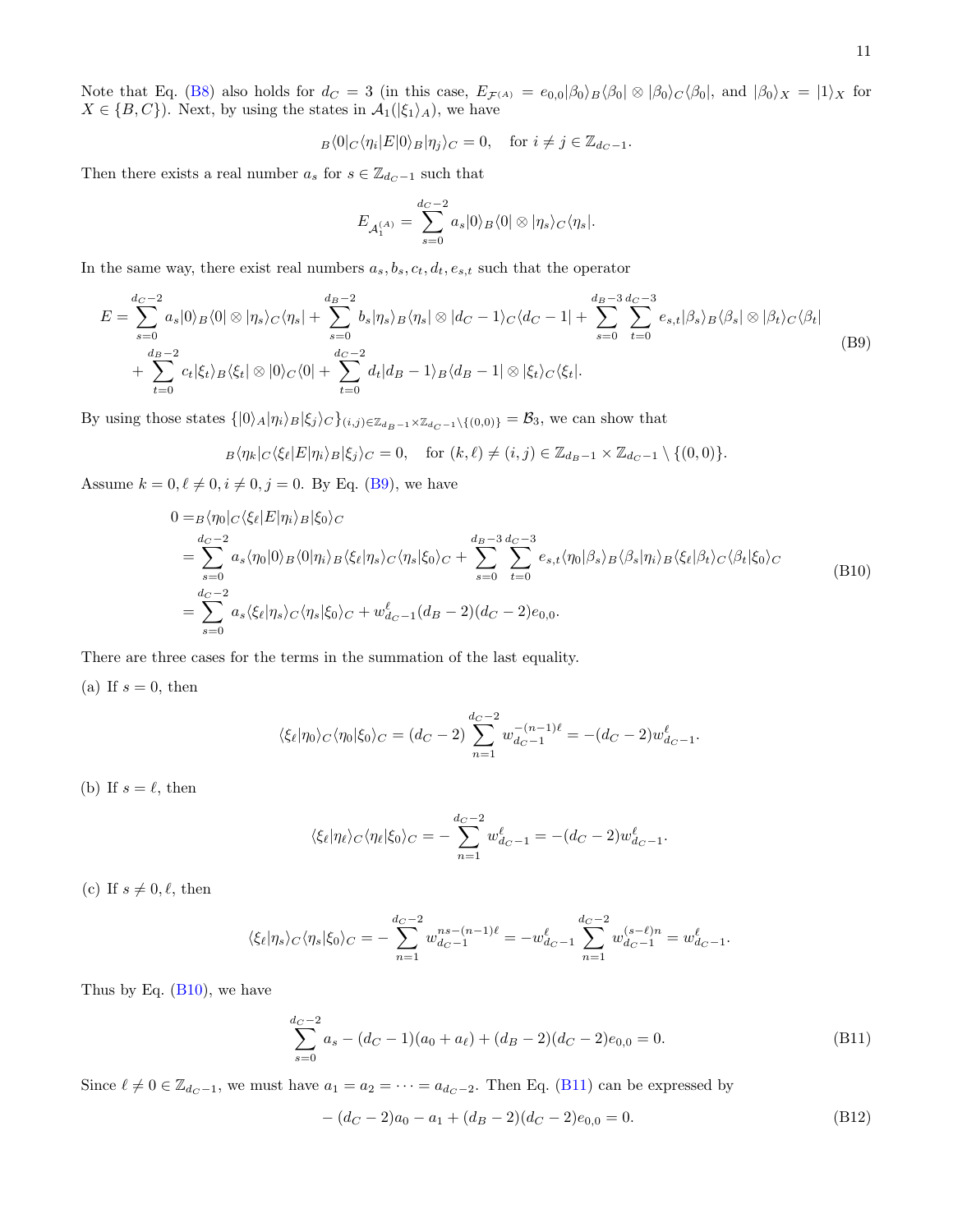Further, by using the states  $|S\rangle$ ,  $|0\rangle_A|\eta_1\rangle_B|\xi_0\rangle \in \mathcal{B}_3$  and Eq. [\(B9\)](#page-10-0) we obtain

$$
B\left(\sum_{i_1=0}^{d_B-1} \langle i_1|\right) C\left(\sum_{i_2=0}^{d_B-1} \langle i_2|\right) E|\eta_1\rangle_B|\xi_0\rangle_C = (d_C-1)(d_C-2)a_0 - (d_B-2)(d_C-2)^2 e_{0,0} = 0,
$$

i,e.

<span id="page-11-1"></span>
$$
(d_C - 1)a_0 - (d_B - 2)(d_C - 2)e_{0,0} = 0.
$$
\n(B13)

Then, by Eqs. [\(B12\)](#page-10-3) and [\(B13\)](#page-11-1), it implies  $a_0 = a_1$ . Thus  $a_0 = a_1 = \ldots = a_{d_C-2} = k$ . It means that the operator

$$
E_{\mathcal{A}_1^{(A)}} = k \sum_{s=0}^{d_C - 2} |0\rangle_B \langle 0| \otimes |\eta_s\rangle_C \langle \eta_s|,
$$

which is equivalent to

<span id="page-11-2"></span>
$$
E_{\mathcal{A}_1^{(A)}} = k \mathbb{I}_{\mathcal{A}_1^{(A)}}.
$$
 (B14)

Step 3 Considering  $|S\rangle$  and  $\{|0\rangle_A|\eta_i\rangle_B|\xi_j\rangle_C\}_{(i,j)\in\mathbb{Z}_{d_B-1}\times\mathbb{Z}_{d_C-1}\setminus\{(0,0)\}} = \mathcal{B}_3$ . By using Eqs. [\(B6\)](#page-9-3) and [\(B14\)](#page-11-2), we have

$$
{}_B\left(\sum_{i_1=0}^{d_B-1} \langle i_1|\right)_C \left(\sum_{i_2=0}^{d_C-1} \langle i_2|\right)_C E|\eta_i\rangle_B|\xi_j\rangle_C = {}_B\left(\sum_{i_1=0}^{d_B-2} \langle i_1|\right)_C \left(\sum_{i_2=1}^{d_C-1} \langle i_2|\right)_C E|\eta_i\rangle_B|\xi_j\rangle_C = 0.
$$

Moreover, we have

$$
\left(\sum_{i_1=0}^{d_B-2} |i_1\rangle\right)_B \left(\sum_{i_2=1}^{d_C-1} |i_2\rangle\right)_C = |\eta_0\rangle_B |\xi_0\rangle_C.
$$

Therefore, by using the states  $\{|S\rangle\} \cup \{|0\rangle_A|\eta_i\rangle_B|\xi_j\rangle_C\}_{(i,j)\in\mathbb{Z}_{d_B-1}\times\mathbb{Z}_{d_C-1}\setminus\{(0,0)\}}$ , we have

$$
B\langle \eta_k|_C\langle \xi_\ell|E|\eta_i\rangle_B|\xi_j\rangle_C=0, \quad \text{for } (k,\ell)\neq(i,j)\in\mathbb{Z}_{d_B-1}\times\mathbb{Z}_{d_C-1}.
$$

For any  $|j\rangle_B|k\rangle_C \in \mathcal{A}_1^{(A)} \cap \mathcal{B}_3^{(A)}$ , we have  $\{ |j\rangle_B|k\rangle_C\} \mathcal{E}_{\mathcal{B}_3^{(A)} \setminus \{|j\rangle_B|k\rangle_C\}} = \mathbf{0}$  by Eqs. [\(B6\)](#page-9-3) and [\(B14\)](#page-11-2). Applying Block Trivial Lemma to  $\{|\eta_i\rangle_B|\xi_j\rangle_C\}_{(i,j)\in\mathbb{Z}_{d_B-1}\times\mathbb{Z}_{d_C-1}}$ , we have

<span id="page-11-3"></span>
$$
E_{\mathcal{B}_3^{(A)}} = k_1 \mathbb{I}_{\mathcal{B}_3^{(A)}}.
$$
 (B15)

Since  $\mathcal{A}_1^{(A)} \cap \mathcal{B}_3^{(A)} \neq \emptyset$ , it implies  $k = k_1$ . Thus, by Eqs. [\(B14\)](#page-11-2) and [\(B15\)](#page-11-3), we obtain

$$
E_{\mathcal{A}_1^{(A)}\cup\mathcal{B}_3^{(A)}}=k\mathbb{I}_{{\mathcal{A}}_1^{(A)}\cup\mathcal{B}_3^{(A)}}.
$$

By the symmetry of Fig. [2,](#page-5-2) we can obtain  $E = k\mathbb{I}$ . Thus, E is trivial.

# <span id="page-11-0"></span>Appendix C: The proof of Theorem [6](#page-6-1)

**Proof.** First, we need to show that  $U$  is a UPB. For the same discussion as Proposition [4,](#page-5-0) we can obtain the matrices,

M(dA) = a<sup>0</sup> a<sup>0</sup> · · · a<sup>0</sup> b<sup>0</sup> · · · b<sup>0</sup> c<sup>0</sup> · · · c<sup>0</sup> c<sup>0</sup> · · · c<sup>0</sup> c<sup>0</sup> · · · c<sup>0</sup> d<sup>0</sup> a<sup>0</sup> a<sup>0</sup> · · · a<sup>0</sup> b<sup>0</sup> · · · b<sup>0</sup> b<sup>1</sup> · · · b<sup>1</sup> a<sup>1</sup> · · · a<sup>1</sup> a<sup>1</sup> . . . . . . . . . . . . . . . . . . . . . <sup>M</sup>(dA−2) . . . . . . . . . . . . . . . . . . . . . a<sup>0</sup> a<sup>0</sup> · · · a<sup>0</sup> b<sup>0</sup> · · · b<sup>0</sup> b<sup>1</sup> · · · b<sup>1</sup> a<sup>1</sup> · · · a<sup>1</sup> a<sup>1</sup> d<sup>1</sup> c<sup>1</sup> · · · c<sup>1</sup> c<sup>1</sup> · · · c<sup>1</sup> c<sup>1</sup> · · · c<sup>1</sup> b<sup>1</sup> · · · b<sup>1</sup> a<sup>1</sup> . . . a<sup>1</sup> a<sup>1</sup> ,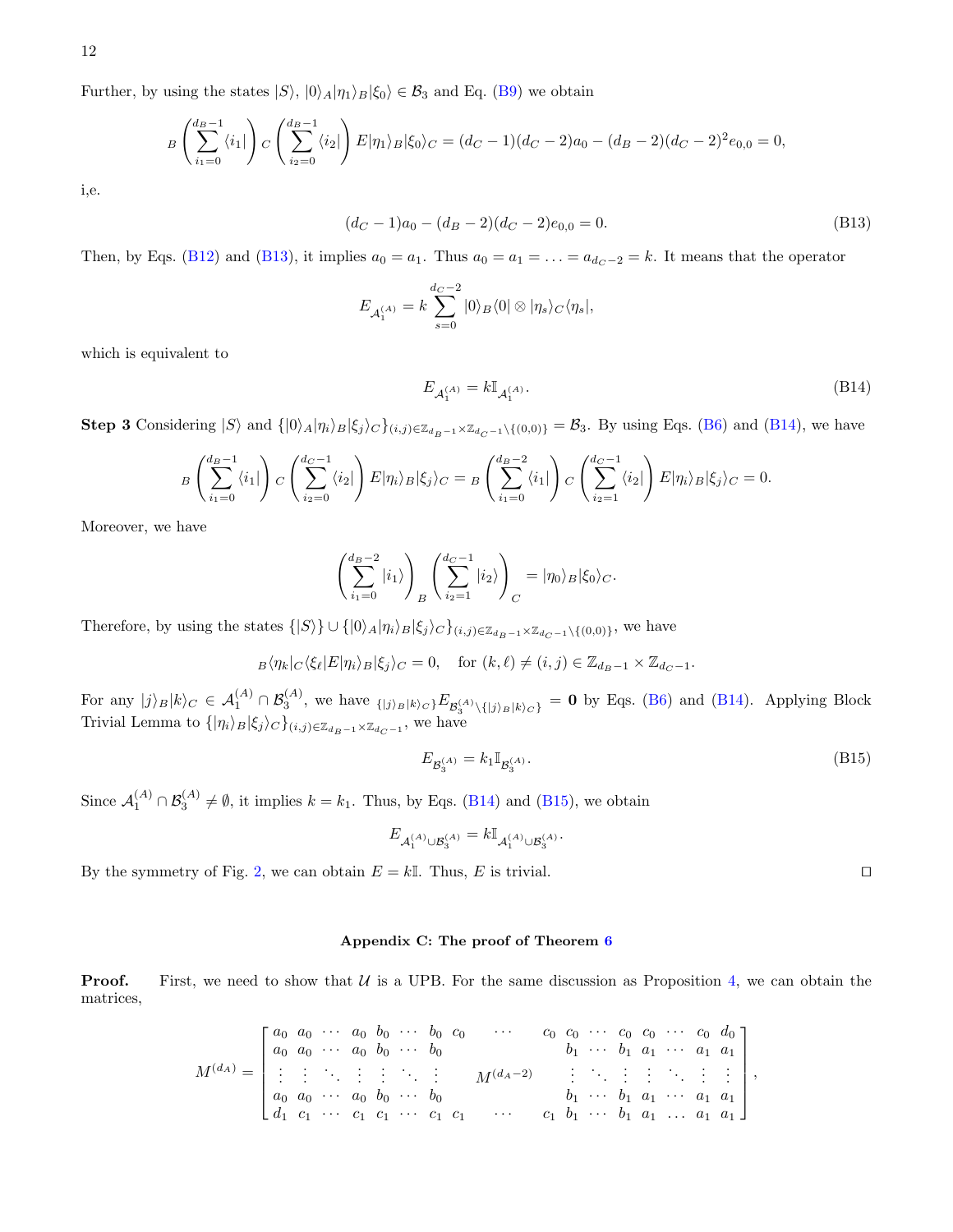M(dA−2) = a (1) 0 a (1) 0 · · · a (1) 0 b (1) 0 · · · b (1) 0 c (1) 0 · · · c (1) 0 c (1) 0 · · · c (1) 0 c (1) 0 · · · c (1) 0 d (1) 0 a (1) 0 a (1) 0 · · · a (1) 0 b (1) 0 · · · b (1) 0 b (1) 1 · · · b (1) 1 a (1) 1 · · · a (1) 1 a (1) 1 . . . . . . . . . . . . . . . . . . . . . <sup>M</sup>(dA−4) . . . . . . . . . . . . . . . . . . . . . a (1) 0 a (1) 0 · · · a (1) 0 b (1) 0 · · · b (1) 0 b (1) 1 b (1) 1 a (1) 1 · · · a (1) 1 a (1) 1 d (1) 1 c (1) 1 · · · c (1) 1 c (1) 1 · · · c (1) 1 c (1) 1 · · · c (1) 1 b (1) 1 · · · b (1) 1 a (1) 1 . . . a (1) 1 a (1) 1 , . . . M(dA−2s) = a (s) 0 a (s) 0 · · · a (s) 0 b (s) 0 · · · b (s) 0 c (s) 0 · · · c (s) 0 c (s) 0 · · · c (s) 0 c (s) 0 · · · c (s) 0 d (s) 0 a (s) 0 a (s) 0 · · · a (s) 0 b (s) 0 · · · b (s) 0 e (s) · · · e (s) b (s) 1 · · · b (s) 1 a (s) 1 · · · a (s) 1 a (s) 1 . . . . . . . . . . . . . . . . . . . . . . . . . . . . . . . . . . . . . . . . . . . . . . . . . . . a (s) 0 a (s) 0 · · · a (s) 0 b (s) 0 · · · b (s) 0 e (s) · · · e (s) b (s) 1 b (s) 1 a (s) 1 · · · a (s) 1 a (s) 1 d (s) 1 c (s) 1 · · · c (s) 1 c (s) 1 · · · c (s) 1 c (s) 1 · · · c (s) 1 b (s) 1 · · · b (s) 1 a (s) 1 . . . a (s) 1 a (s) 1 ,

where  $M^{(d_A-2s)}$  is similar to M of Eq. [\(A1\)](#page-7-3) in Proposition [4.](#page-5-0) Next, we have

<span id="page-12-0"></span>
$$
rank(M^{(d_A)}) = 1, \quad \text{sum}(M^{(d_A)}) = 0. \tag{C1}
$$

Then we consider  $AB|C$  bipartition. We can rearrange the first row of  $M^{(d_A)}$  to the  $d_B \times d_C$  matrix  $M_{(d_A-1)}$  through  $(AB, C)$  coordinates of  $M^{(d_A)}$ , and rearrange the last row of  $M^{(d_A)}$  to the  $d_B \times d_C$  matrix  $M_0$  through  $(AB, C)$ coordinates of  $M^{(d_A)}$ , where

<span id="page-12-1"></span>
$$
M_{(d_A-1)} = \begin{bmatrix} c_0 & c_0 & \cdots & c_0 & d_0 \\ c_0 & c_0 & \cdots & c_0 & b_0 \\ \vdots & \vdots & \ddots & \vdots & \vdots \\ c_0 & c_0 & \cdots & c_0 & b_0 \\ a_0 & a_0 & \cdots & a_0 & b_0 \end{bmatrix}, \quad \text{rank}(M_{(d_A-1)}) = 0 \quad \text{or} \quad 1,
$$
 (C2)

and

<span id="page-12-2"></span>
$$
M_0 = \begin{bmatrix} b_1 & a_1 & \cdots & a_1 & a_1 \\ b_1 & c_1 & \cdots & c_1 & c_1 \\ \vdots & \vdots & \ddots & \vdots & \vdots \\ b_1 & c_1 & \cdots & c_1 & c_1 \\ d_1 & c_1 & \cdots & c_1 & c_1 \end{bmatrix}, \quad \text{rank}(M_0) = 0 \quad \text{or} \quad 1.
$$
 (C3)

For the same proof of Example [3,](#page-3-0) we can show that  $a_0 = a_1 = b_0 = b_1 = c_0 = c_1 = d_0 = d_1 = 0$  by Eqs. [\(C1\)](#page-12-0), [\(C2\)](#page-12-1), and [\(C3\)](#page-12-2). Then we obtain that

<span id="page-12-3"></span>
$$
rank(M^{(d_A - 2)}) = 1, \quad sum(M^{(d_A - 2)}) = 0.
$$
\n(C4)

We can rearrange the second row of  $M^{(d_A)}$  to the  $d_B \times d_C$  matrix  $M_{(d_A-2)}$  through  $(AB, C)$  coordinates of  $M^{(d_A)}$ , and rearrange the last but two row of  $M^{(d_A)}$  to the  $d_B \times d_C$  matrix  $M_1$  through  $(AB, C)$  coordinates of  $M^{(d_A)}$ , where

<span id="page-12-4"></span>
$$
M_{(d_A-2)} = \begin{bmatrix} 0 & 0 & 0 & \cdots & 0 & 0 & 0 \\ 0 & c_0^{(1)} & c_0^{(1)} & \cdots & c_0^{(1)} & d_0^{(1)} & 0 \\ 0 & c_0^{(1)} & c_0^{(1)} & \cdots & c_0^{(1)} & b_0^{(1)} & 0 \\ \vdots & \vdots & \vdots & \ddots & \vdots & \vdots & \vdots \\ 0 & c_0^{(1)} & c_0^{(1)} & \cdots & c_0^{(1)} & b_0^{(1)} & 0 \\ 0 & a_0^{(1)} & a_0^{(1)} & \cdots & a_0^{(1)} & b_0^{(1)} & 0 \\ 0 & 0 & 0 & \cdots & 0 & 0 & 0 \end{bmatrix}, \text{ rank}(M_{d_A-2}) = 0 \text{ or } 1,
$$
 (C5)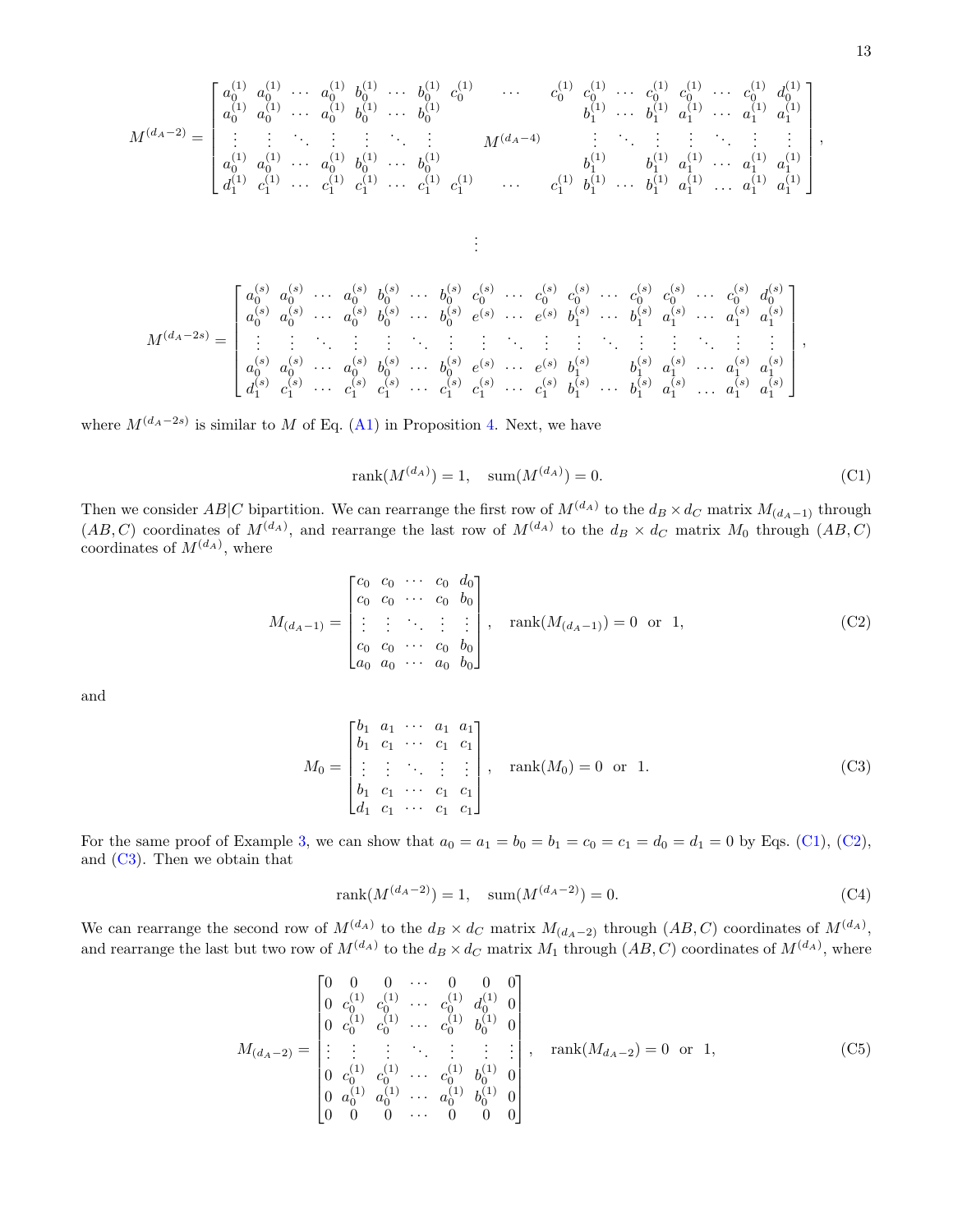14

and

<span id="page-13-1"></span>
$$
M_1 = \begin{bmatrix} 0 & 0 & 0 & \cdots & 0 & 0 & 0 \\ 0 & b_0^{(1)} & a_0^{(1)} & \cdots & a_0^{(1)} & a_0^{(1)} & 0 \\ 0 & b_0^{(1)} & c_0^{(1)} & \cdots & c_0^{(1)} & c_0^{(1)} & 0 \\ \vdots & \vdots & \vdots & \ddots & \vdots & \vdots & \vdots \\ 0 & b_0^{(1)} & c_0^{(1)} & \cdots & c_0^{(1)} & c_0^{(1)} & 0 \\ 0 & d_0^{(1)} & c_0^{(1)} & \cdots & c_0^{(1)} & c_0^{(1)} & 0 \\ 0 & 0 & 0 & \cdots & 0 & 0 & 0 \end{bmatrix}, \text{ rank}(M_1) = 0 \text{ or } 1.
$$
 (C6)

Similarly, we can also show that  $a_0^{(1)} = a_1^{(1)} = b_0^{(1)} = b_1^{(1)} = c_0^{(1)} = c_1^{(1)} = d_0^{(1)} = d_1^{(1)} = 0$  by Eqs. [\(C4\)](#page-12-3), [\(C5\)](#page-12-4), and [\(C6\)](#page-13-1). Repeating this process s times, then we obtain that

$$
rank(M^{(d_A - 2s)}) = 1, \quad sum(M^{(d_A - 2s)}) = 0.
$$
\n(C7)

Since  $M^{(d_A-2s)}$  is similar to M of Eq. [\(A1\)](#page-7-3) in Proposition [4,](#page-5-0) and we can show that  $a_0^{(s)} = a_1^{(s)} = b_0^{(s)} = b_1^{(s)} = c_0^{(s)} = c_0^{(s)}$  $c_1^{(s)} = d_0^{(s)} = d_1^{(s)} = e^{(s)} = 0$  by the proof of Proposition [4.](#page-5-0) Thus we obtain that  $M^{(d_A)}$  is a zero matrix, and it is impossible for rank $(M^{(d_A)}) = 1$ .

We can obtain that U is strongly nonlocal by induction on t along with Proposition [5.](#page-5-1)

# <span id="page-13-0"></span>Appendix D: The proof of Proposition [7](#page-7-2)

**Proof.** We denote  $|\Phi(2)\rangle_{A,B}$  as  $|\Phi(2)\rangle_{a,b_1}$ , and  $|\Phi(2)\rangle_{B,C}$  as  $|\Phi(2)\rangle_{b_2,c}$ . Assume that  $|\Phi(2)\rangle_{a,b_1}$  is distributed between Alice and Bob, and  $|\Phi(2)\rangle_{b_2,c}$  is distributed between Bob and Charlie. The initial states are

<span id="page-13-2"></span>
$$
|\psi\rangle_{A,B,C}(|0\rangle_a|0\rangle_{b_1}+|1\rangle_a|1\rangle_{b_1})(|0\rangle_{b_2}|0\rangle_c+|1\rangle_{b_2}|1\rangle_c),
$$
\n(D1)

for  $|\psi\rangle_{A,B,C} \in \bigcup_{i=1}^{3} (\mathcal{A}_i \cup \mathcal{B}_i) \cup \mathcal{F} \cup \{ |S \rangle \}$ , where a is the ancillary system of Alice,  $b_1$  and  $b_2$  are the ancillary systems of Bob, and c is the ancillary system of Charlie. Denote  $P[|i\rangle_{\bullet}] = |i\rangle\langle i|_{\bullet}$  $P[(|i_1\rangle,|i_2\rangle,\ldots,i_r)$ ش;  $(|j_1\rangle,|j_2\rangle,\ldots,|j_s\rangle)$ ش;  $(|k_1\rangle,|k_2\rangle,\ldots,|k_t\rangle)_{\diamondsuit}] := (|i_1\rangle\langle i_1|+|i_2\rangle\langle i_2|+\cdots+|i_r\rangle\langle i_r|)$ چ  $\cdots + |j_s\rangle\langle j_s|$ ,  $\otimes (|k_1\rangle\langle k_1| + |k_2\rangle\langle k_2| + \cdots + |k_t\rangle\langle k_t|)$ . Now the discrimination protocol proceeds as follows.

Step 1. Alice performs the measurement  $\{M_1 := P[(|0\rangle, |1\rangle)_A; |0\rangle_a] + P[|2\rangle_A; |1\rangle_a], \overline{M_1} := \mathbb{I} - M_1\}.$  Charlie performs the measurement  $\{L_1 := P[(|1\rangle, |2\rangle, |3\rangle)_C; |0\rangle_c] + P[|0\rangle_C; |1\rangle_c], \overline{L_1} := \mathbb{I} - L_1\}.$  If  $M_1$  and  $L_1$  clicks (it means that the operators  $M_1$  and  $L_1$  act on the states in Eq. [\(D1\)](#page-13-2)), the resulting postmeasurement states are

<span id="page-13-3"></span>
$$
|\psi_{1}(0,1)\rangle \rightarrow |1\rangle_{A}|0\rangle_{B}|0\rangle_{C}|0\rangle_{a}|0\rangle_{b_{1}}|1\rangle_{b_{2}}|1\rangle_{c} + |2\rangle_{A}|0\rangle_{B}|0\rangle_{C}|1\rangle_{a}|1\rangle_{b_{1}}|1\rangle_{b_{2}}|1\rangle_{c}
$$
  
+ |1\rangle\_{A}|0\rangle\_{B}(w\_{3}|1\rangle + w\_{3}^{2}|2\rangle)C|0\rangle\_{a}|0\rangle\_{b\_{1}}|0\rangle\_{b\_{2}}|0\rangle\_{c} + |2\rangle\_{A}|0\rangle\_{B}(w\_{3}|1\rangle + w\_{3}^{2}|2\rangle)C|1\rangle\_{a}|1\rangle\_{b\_{1}}|0\rangle\_{b\_{2}}|0\rangle\_{c},  
|\psi\_{1}(0,2)\rangle \rightarrow |1\rangle\_{A}|0\rangle\_{B}|0\rangle\_{C}|0\rangle\_{a}|0\rangle\_{b\_{1}}|1\rangle\_{b\_{2}}|1\rangle\_{c} + |2\rangle\_{A}|0\rangle\_{B}|0\rangle\_{C}|1\rangle\_{a}|1\rangle\_{b\_{1}}|1\rangle\_{b\_{2}}|1\rangle\_{c}  
+ |1\rangle\_{A}|0\rangle\_{B}|0\rangle\_{C}|0\rangle\_{a}|0\rangle\_{b\_{1}}|0\rangle\_{b\_{2}}|0\rangle\_{c} + |2\rangle\_{A}|0\rangle\_{B}|0\rangle\_{C}|1\rangle\_{a}|1\rangle\_{b\_{1}}|1\rangle\_{b\_{2}}|1\rangle\_{c}  
+ |1\rangle\_{A}|0\rangle\_{B}|0\rangle\_{C}|0\rangle\_{a}|0\rangle\_{b\_{1}}|1\rangle\_{b\_{2}}|1\rangle\_{c} - |2\rangle\_{A}|0\rangle\_{B}|0\rangle\_{C}|1\rangle\_{a}|1\rangle\_{b\_{1}}|1\rangle\_{b\_{2}}|1\rangle\_{c}  
+ |1\rangle\_{A}|0\rangle\_{B}|0\rangle\_{C}|0\rangle\_{a}|0\rangle\_{b\_{1}}|1\rangle\_{b\_{2}}|1\rangle\_{c} - |2\rangle\_{A}|0\rangle\_{B}|0\rangle\_{C}|1\rangle\_{a}|1\rangle\_{b\_{1}}|1\rangle\_{b\_{2}}|1\rangle\_{c}  
+ |1\rangle\_{A}|0\rangle\_{B}(w\_{3}|1\rangle + w\_{3}^{2}|2\rangle)C|0\rangle\_{a}|0\rangle\_{b\_{1}}|0\rangle\_{b\_{2}}|0\rangle\_{c} - |2\rangle\_{A}|0\rangle\_{B}(w\_{3}|1\rangle + w\_{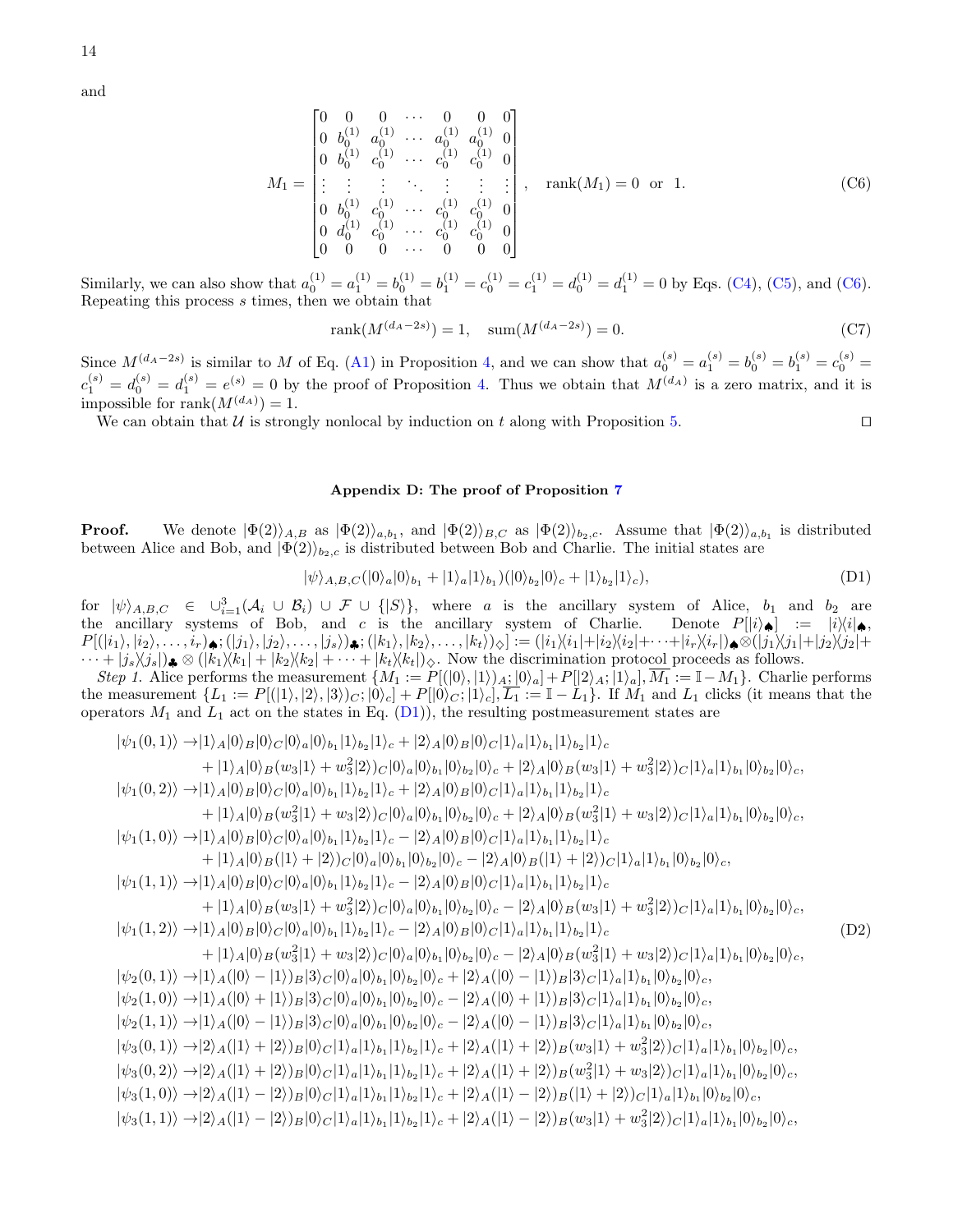$$
|\psi_{3}(1,2)\rangle \rightarrow |2\rangle_{A}(|1\rangle - |2\rangle)_{B}|0\rangle_{C}|1\rangle_{a}|1\rangle_{b_{1}}|1\rangle_{b_{2}}|1\rangle_{c} + |2\rangle_{A}(|1\rangle - |2\rangle)_{B}(w_{3}^{2}|1\rangle + w_{3}|2\rangle)_{C}|1\rangle_{a}|1\rangle_{b_{1}}|0\rangle_{b_{2}}|0\rangle_{c},
$$
  
\n
$$
|\phi_{1}(0,1)\rangle \rightarrow (|0\rangle + |1\rangle)_{A}|2\rangle_{B}(|1\rangle + w_{3}|2\rangle + w_{3}^{2}|3\rangle)_{C}|0\rangle_{a}|0\rangle_{b_{1}}|0\rangle_{b_{2}}|0\rangle_{c},
$$
  
\n
$$
|\phi_{1}(0,2)\rangle \rightarrow (|0\rangle + |1\rangle)_{A}|2\rangle_{B}(|1\rangle + w_{3}^{2}|2\rangle + w_{3}|3\rangle)_{C}|0\rangle_{a}|0\rangle_{b_{1}}|0\rangle_{b_{2}}|0\rangle_{c},
$$
  
\n
$$
|\phi_{1}(1,0)\rangle \rightarrow (|0\rangle - |1\rangle)_{A}|2\rangle_{B}(|1\rangle + w_{3}^{2}|2\rangle + w_{3}^{2}|3\rangle)_{C}|0\rangle_{a}|0\rangle_{b_{1}}|0\rangle_{b_{2}}|0\rangle_{c},
$$
  
\n
$$
|\phi_{1}(1,1)\rangle \rightarrow (|0\rangle - |1\rangle)_{A}|2\rangle_{B}(|1\rangle + w_{3}^{2}|2\rangle + w_{3}|3\rangle)_{C}|0\rangle_{a}|0\rangle_{b_{1}}|0\rangle_{b_{2}}|0\rangle_{c},
$$
  
\n
$$
|\phi_{2}(0,1)\rangle \rightarrow (|0\rangle - |1\rangle)_{A}(|1\rangle - |2\rangle)_{B}|0\rangle_{C}|0\rangle_{a}|0\rangle_{b_{1}}|1\rangle_{b_{2}}|1\rangle_{c},
$$
  
\n
$$
|\phi_{2}(1,0)\rangle \rightarrow (|0\rangle - |1\rangle)_{A}(|1\rangle - |2\rangle)_{B}|0\rangle_{C}|0\rangle_{a}|0\rangle_{b_{1}}|1\rangle_{b_{2}}|1\rangle_{c},
$$
  
\n
$$
|\phi_{3}(0,1)\rangle \rightarrow |0\rangle_{A}|0\rangle + |1
$$

Step 2. Bob performs the measurement  $\{M_{2,1} := P[|2\rangle_B; |0\rangle_{b_1}; |0\rangle_{b_2}], M_{2,2} := P[ (|1\rangle - |2\rangle)_B; |0\rangle_{b_1}; |1\rangle_{b_2}], M_{2,3} :=$  $P[(|1\rangle+|2\rangle)_B;|0\rangle_{b_1};|1\rangle_{b_2}],\overline{M_2}:=\mathbb{I}-\sum_{j=1}^3 M_{2,j}\}.$  If  $M_{2,1}$  clicks (it means that the operator  $M_{2,1}$  acts on the states in Eq. [\(D2\)](#page-13-3)), then the postmeasurement states are  $\{\ket{\phi_1(i,j)}\}_{(i,j)\neq(0,0)\in\mathbb{Z}_2\times\mathbb{Z}_3}$ , and  $\ket{S}\rightarrow (\ket{0}+\ket{1})_A\ket{2}_B(\ket{1}+\ket{1})_B$  $|2\rangle + |3\rangle_C |0\rangle_a |0\rangle_b|0\rangle_b|0\rangle_c$ . Then Alice performs the measurement  $\{M_{2,1,1} := P[(|0\rangle - |1\rangle)_A], \overline{M_{2,1,1}} = \mathbb{I} - M_{2,1,1}\}.$ If  $M_{2,1,1}$  clicks (it means that the operator  $M_{2,1,1}$  acts on the states  $\{\ket{\phi_1(i,j)}\}_{(i,j)\neq(0,0)\in\mathbb{Z}_2\times\mathbb{Z}_3}$  and  $\ket{S}$ ), then the postmeasurement states are  $\{\phi_1(1,j)\}\mathcal{z}_{\mathbb{Z}_3}$ , which are locally distinguishable; if  $M_{2,1,1}$  clicks, then the postmeasurement states are  $\{|\phi_1(0,j)\rangle\}_{j\neq 0\in \mathbb{Z}_3}$  and  $|S\rangle$  that are locally distinguishable. Next, if  $M_{2,2}$  clicks, then the postmeasurement states are  $\{\ket{\phi_2(i,1)}\}_{i\in\mathbb{Z}_2}$  that are locally distinguishable; if  $M_{2,3}$  clicks, then the postmeasurement states are  $|\phi_2(1,0)\rangle$  and  $|S\rangle \rightarrow (|0\rangle + |1\rangle)_A(|1\rangle + |2\rangle)_B |0\rangle_C |0\rangle_a |0\rangle_b|1\rangle_b|1\rangle_b|1\rangle_c$  that are locally distinguishable; if  $M_2$  clicks, then the postmeasurement states are  $\{|\psi_1(i,j)\rangle\}_{(i,j)\neq(0,0)\in\mathbb{Z}_2\times\mathbb{Z}_3}$ ,  $\{|\psi_2(i,j)\rangle\}_{(i,j)\neq(0,0)\in\mathbb{Z}_2\times\mathbb{Z}_2}$ ,  $\{\ket{\psi_3(i,j)}\}_{(i,j)\neq(0,0)\in\mathbb{Z}_2\times\mathbb{Z}_3},\ \{\ket{\phi_3(i,j)}\}_{(i,j)\neq(0,0)\in\mathbb{Z}_2\times\mathbb{Z}_3},\ \ket{\varphi(1)}\text{ and }\ket{S}\rightarrow(\ket{0}+\ket{1})_A\ket{0}_B\ket{0}_C\ket{0}_a\ket{0}_b,\ket{1}_b_2\ket{1}_c+\ket{1}_b\ket{0}_B\ket{0}_C\ket{1}_b$  $|2\rangle_A(|0\rangle+|1\rangle+|2\rangle_B|0\rangle_C|1\rangle_a|1\rangle_{b_1}|1\rangle_{b_2}|1\rangle_c + (|0\rangle+|1\rangle)_A(|0\rangle+|1\rangle)_B(|1\rangle+|2\rangle+|3\rangle)_C|0\rangle_a|0\rangle_{b_1}|0\rangle_{b_2}|0\rangle_c + |2\rangle_A(|0\rangle+|1\rangle_A|1\rangle_{b_2}|1\rangle_c$  $|1\rangle + |2\rangle_B(|1\rangle + |2\rangle + |3\rangle_C|1\rangle_a|1\rangle_b|0\rangle_b|0\rangle_c.$ 

Step 3. Alice performs the measurement  $\{M_3 : = P[|0\rangle_A, \overline{M_3} = I - M_3\}.$  If  $M_3$  clicks (it means that the operator  $M_3$  acts on the states  $\{\ket{\psi_1(i,j)}\}_{(i,j)\neq(0,0)\in\mathbb{Z}_2\times\mathbb{Z}_3}$ ,  $\{\ket{\psi_2(i,j)}\}_{(i,j)\neq(0,0)\in\mathbb{Z}_2\times\mathbb{Z}_2}$ ,  $\{\ket{\psi_3(i,j)}\}_{(i,j)\neq(0,0)}\in\mathbb{Z}_2\times\mathbb{Z}_3$ ,  $\{\ket{\phi_3(i,j)}\}_{(i,j)\neq(0,0)}\in\mathbb{Z}_2\times\mathbb{Z}_3$ ,  $\ket{\varphi(1)}$  and  $\ket{S}$ ), then the postmeasurement states are  $\{\ket{\phi_3(i,j)}\}_{(i,j)\neq(0,0)}\in\mathbb{Z}_2\times\mathbb{Z}_3$  and  $\ket{S}\rightarrow\ket{0}_A\ket{0}_B\ket{0}_C\ket{0}_a\ket{0}_b_1\ket{1}_b_2\ket{1}_c+\ket{0}_A(\ket{0}+\ket{1}_B(\ket{1}+\ket{2}+\ket{3})_C\ket{0}_a\ket{0}_b_1\ket{0}_b_2\ket{0}_c$ which are locally distinguishable; if  $M_3$  clicks, then the postmeasurement states are  $\{|\psi_1(i,j)\rangle\}_{(i,j)\neq(0,0)\in\mathbb{Z}_2\times\mathbb{Z}_3}$ ,  $\{\psi_2(i,j)\}_{(i,j)\neq(0,0)\in\mathbb{Z}_2\times\mathbb{Z}_2}$ ,  $\{\ket{\psi_3(i,j)}\}_{(i,j)\neq(0,0)\in\mathbb{Z}_2\times\mathbb{Z}_3}$ ,  $\ket{\varphi(1)}$ , and  $\ket{S}\rightarrow\ket{1}_A\ket{0}_B\ket{0}_C\ket{0}_a\ket{0}_b\ket{1}_b\ket{1}_c + \ket{2}_A(\ket{0}_b)$  $|1\rangle + |2\rangle_B |0\rangle_C |1\rangle_a |1\rangle_b|1\rangle_b|1\rangle_c + |1\rangle_A(|0\rangle + |1\rangle_B(|1\rangle + |2\rangle + |3\rangle_C |0\rangle_a |0\rangle_b|0\rangle_c + |2\rangle_A(|0\rangle + |1\rangle + |2\rangle)_B(|1\rangle + |2\rangle + |1\rangle_B(|1\rangle + |2\rangle_B |0\rangle_c + |1\rangle_A|0\rangle_b)$  $|3\rangle\big)_C|1\rangle_a|1\rangle_{b_1}|0\rangle_{b_2}|0\rangle_c.$ 

Step 4. Charlie performs the measurement  $\{M_4 := P[|3\rangle_C], \overline{M_4} = \mathbb{I} - M_4\}$ . If  $M_4$  clicks (it means that the operator  $M_4$  acts on the states  $\{\ket{\psi_1(i,j)}\}_{(i,j)\neq(0,0)}\in\mathbb{Z}_2\times\mathbb{Z}_3$ ,  $\{\ket{\psi_2(i,j)}\}_{(i,j)\neq(0,0)}\in\mathbb{Z}_2\times\mathbb{Z}_2$ ,  $\{\ket{\psi_3(i,j)}\}_{(i,j)\neq(0,0)}\in\mathbb{Z}_2\times\mathbb{Z}_3$ ,  $|\varphi(1)\rangle$  and  $|S\rangle$ ), then then the postmeasurement states are  $\{\psi_2(i,j)\}_{(i,j)\neq(0,0)\in\mathbb{Z}_2\times\mathbb{Z}_2}$ , and  $|S\rangle \rightarrow |1\rangle_A(|0\rangle +$  $|1\rangle_B|3\rangle_C|0\rangle_a|0\rangle_b|0\rangle_b|0\rangle_c + |2\rangle_A(|0\rangle + |1\rangle + |2\rangle_B|3\rangle_C|1\rangle_a|1\rangle_b|0\rangle_b|0\rangle_c$ , which are locally distinguishable; if  $M_4$ clicks, then the postmeasurement states are  $\{\ket{\psi_1(i,j)}\}_{(i,j)\neq(0,0)\in\mathbb{Z}_2\times\mathbb{Z}_3}$ ,  $\{\ket{\psi_3(i,j)}\}_{(i,j)\neq(0,0)\in\mathbb{Z}_2\times\mathbb{Z}_3}$ ,  $\ket{\varphi(1)}$  and  $\ket{S}$  $|1\rangle_A |0\rangle_B |0\rangle_C |0\rangle_a |0\rangle_b_1 |1\rangle_b{}_2 |1\rangle_c + |2\rangle_A (|0\rangle + |1\rangle + |2\rangle)_B |0\rangle_C |1\rangle_a |1\rangle_b{}_1 |1\rangle_b{}_2 |1\rangle_c + |1\rangle_A (|0\rangle + |1\rangle)_B (|1\rangle + |2\rangle)_C |0\rangle_a |0\rangle_b{}_1 |0\rangle_b{}_2 |0\rangle_c +$  $|2\rangle_A(|0\rangle+|1\rangle+|2\rangle_B(|1\rangle+|2\rangle)c|1\rangle_a|1\rangle_{b_1}|0\rangle_{b_2}|0\rangle_c.$ 

Step 5. Bob performs the measurement  $\{M_5 := P[|0\rangle_B, \overline{M_5} = \mathbb{I} - M_5\}$ . If  $M_5$  clicks (it means that the operator  $M_5$  acts on the states  $\{\ket{\psi_1(i,j)}\}_{(i,j)\neq(0,0)\in\mathbb{Z}_2\times\mathbb{Z}_3}$ ,  $\{\ket{\psi_3(i,j)}\}_{(i,j)\neq(0,0)\in\mathbb{Z}_2\times\mathbb{Z}_3}$ ,  $\ket{\varphi(1)}$  and  $\ket{S}$ , then the postmeasurement states are  $\{| \psi_1(i,j) \rangle \}_{(i,j) \neq (0,0) \in \mathbb{Z}_2 \times \mathbb{Z}_3}$  and  $|S \rangle \rightarrow |1 \rangle_A |0 \rangle_B |0 \rangle_C |0 \rangle_a |0 \rangle_b |1 \rangle_{b_2} |1 \rangle_c + |2 \rangle_A |0 \rangle_B |0 \rangle_C |1 \rangle_a |1 \rangle_{b_1} |1 \rangle_{b_2} |1 \rangle_c +$  $|1\rangle_A|0\rangle_B(|1\rangle+|2\rangle_C|0\rangle_a|0\rangle_b|0\rangle_c+|2\rangle_A|0\rangle_B(|1\rangle+|2\rangle_C|1\rangle_a|1\rangle_b|0\rangle_b|0\rangle_c$ . Then, Alice performs the measurement  ${M_{5,1} := P[(|0\rangle + |1\rangle)_a], M_{5,1} = P[(|0\rangle - |1\rangle)_a]}$ . Bob performs the measurement  ${M_{5,2} := P[(|0\rangle + |1\rangle)_b], M_{5,2}} =$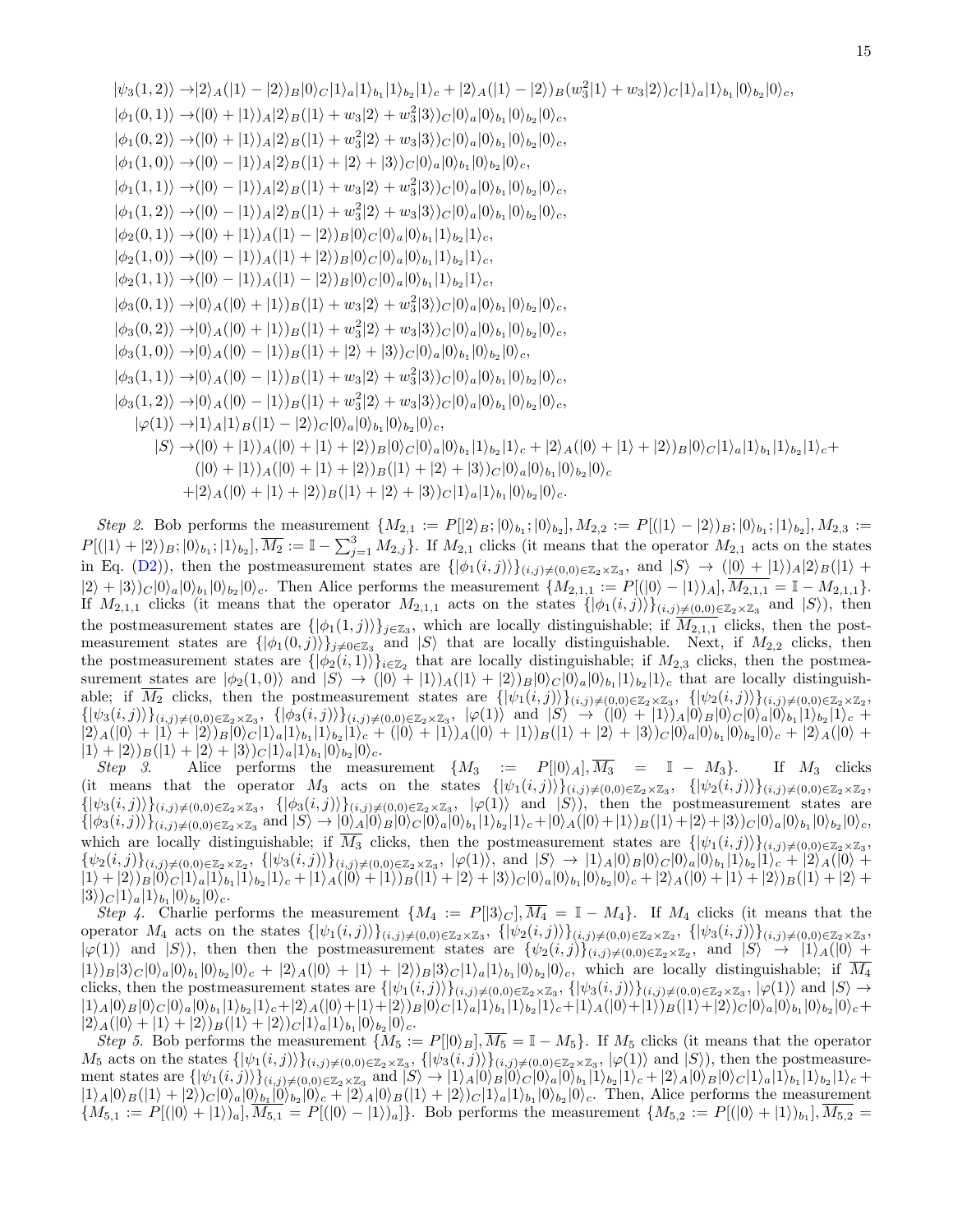$P[(0) - (1))_{b_1}$ . If  $M_{5,1}$  and  $M_{5,2}$  clicks (It means that the operators  $M_{5,1}$  and  $M_{5,2}$  act on the states  $\{\ket{\psi_1(i,j)}\}_{(i,j)\neq(0,0)}\in\mathbb{Z}_2\times\mathbb{Z}_3$  and  $\ket{S}$ ), then the postmeasurement states are

$$
|\psi_1(0,1)\rangle \rightarrow (|1\rangle + |2\rangle)_{A}|0\rangle_{B}|0\rangle_{C}(|0\rangle + |1\rangle)_{a}(|0\rangle + |1\rangle)_{b_1}|1\rangle_{b_2}|1\rangle_{c} + (|1\rangle + |2\rangle)_{A}|0\rangle_{B}(w_{3}|1\rangle + w_{3}^{2}|2\rangle)_{C}(|0\rangle + |1\rangle)_{a}(|0\rangle + |1\rangle)_{b_1}|0\rangle_{b_2}|0\rangle_{c}, |\psi_1(0,2)\rangle \rightarrow (|1\rangle + |2\rangle)_{A}|0\rangle_{B}|0\rangle_{C}(|0\rangle + |1\rangle)_{a}(|0\rangle + |1\rangle)_{b_1}|1\rangle_{b_2}|1\rangle_{c} + (|1\rangle + |2\rangle)_{A}|0\rangle_{B}|0\rangle_{C}(|0\rangle + |1\rangle)_{a}(|0\rangle + |1\rangle)_{a}(|0\rangle + |1\rangle)_{b_1}|0\rangle_{b_2}|0\rangle_{c}, |\psi_1(1,0)\rangle \rightarrow (|1\rangle - |2\rangle)_{A}|0\rangle_{B}|0\rangle_{C}(|0\rangle + |1\rangle)_{a}(|0\rangle + |1\rangle)_{b_1}|1\rangle_{b_2}|1\rangle_{c} + (|1\rangle - |2\rangle)_{A}|0\rangle_{B}|0\rangle_{C}(|0\rangle + |1\rangle)_{a}(|0\rangle + |1\rangle)_{b_1}|0\rangle_{b_2}|0\rangle_{c}, |\psi_1(1,1)\rangle \rightarrow (|1\rangle - |2\rangle)_{A}|0\rangle_{B}|0\rangle_{C}(|0\rangle + |1\rangle)_{a}(|0\rangle + |1\rangle)_{b_1}|1\rangle_{b_2}|1\rangle_{c} + (|1\rangle - |2\rangle)_{A}|0\rangle_{B}|0\rangle_{C}(|0\rangle + |1\rangle)_{a}(|0\rangle + |1\rangle)_{b_1}|0\rangle_{b_2}|0\rangle_{c}, |\psi_1(1,2)\rangle \rightarrow (|1\rangle - |2\rangle)_{A}|0\rangle_{B}|0\rangle_{C}(|0\rangle + |1\rangle)_{a}(|0\rangle + |1\rangle)_{b_1}|1\rangle_{b_2}|1\rangle_{c} + (|1\rangle - |2\rangle)_{A}|0\rangle_{B}|0\rangle_{C}(|0\rangle +
$$

which can be easily locally distinguished. All other cases obtain a similar protocol. If  $\overline{M_5}$  clicks, then the postmeasurement states are  $\{\ket{\psi_3(i,j)}\}_{(i,j)\neq(0,0)\in\mathbb{Z}_2\times\mathbb{Z}_3}, \ket{\varphi(1)}$  and  $\ket{S}\rightarrow\ket{2}_A(\ket{1}+\ket{2}_B\ket{0}_C\ket{1}_a\ket{1}_b_1\ket{1}_b_2\ket{1}_c+\ket{1}_A\ket{1}_B(\ket{1}+\ket{1}_b)$  $|2\rangle_C|0\rangle_a|0\rangle_b|0\rangle_b_2|0\rangle_c + |2\rangle_A(|1\rangle + |2\rangle)_B(|1\rangle + |2\rangle)_C|1\rangle_a|1\rangle_b|0\rangle_b_2|\frac{0\rangle_c}{c}.$ 

Step 6. Alice performs the measurement  $\{M_6 := P[|0\rangle_A], \overline{M_6} = \mathbb{I} - M_6\}$ . If  $M_6$  clicks (it means that the operator  $M_6$  acts on the states  $\{\ket{\psi_3(i,j)}\}_{(i,j)\neq(0,0)\in\mathbb{Z}_2\times\mathbb{Z}_3}$ ,  $\ket{\varphi(1)}$  and  $\ket{S}$ ), then the postmeasurement states are  $\{\psi_3(i,j)\}_{(i,j)\neq(0,0)\in\mathbb{Z}_2\times\mathbb{Z}_3}$  and  $|S\rangle$  that are locally distinguishable. If  $M_6$  clicks, then the postmeasurement state is  $|\varphi(1)\rangle$ .

All other cases in step 1 obtain a similar protocol. This completes the proof.  $\square$ 

- <span id="page-15-0"></span>[1] M. A. Nielsen and I. L. Chuang, Quantum Computation and Quantum Information. Cambridge University Press, Cambridge, UK, 2004.
- <span id="page-15-1"></span>[2] B. M. Terhal, D. P. Divincenzo, and D. Leung, "Hiding bits in bell states." Phys. Rev. Lett., vol. 86, no. 25, pp. 5807–5810, 2001.
- [3] D. P. Divincenzo, D. Leung, and B. M. Terhal, "Quantum data hiding," IEEE Trans. Inf. Theory, vol. 48, no. 3, pp. 580–598, 2002.
- [4] T. Eggeling and R. F. Werner, "Hiding classical data in multipartite quantum states," Phys. Rev. Lett., vol. 89, no. 9, p. 097905, 2002.
- <span id="page-15-2"></span>[5] W. Matthews, S. Wehner, and A. Winter, "Distinguishability of quantum states under restricted families of measurements with an application to quantum data hiding," *Commun. Math. Phys.*, vol. 291, no. 3, pp. p.813–843, 2009.
- <span id="page-15-3"></span>[6] D. Markham and B. C. Sanders, "Graph states for quantum secret sharing," Phys. Rev. A, vol. 78, no. 4, pp. 144–144, 2008.
- [7] M. Hillery, V. Buzek, and A. Berthiaume, "Quantum secret sharing," Phys. Rev. A, vol. 59, p. 1829, 1999.
- <span id="page-15-4"></span>[8] R. Rahaman and M. G. Parker, "Quantum scheme for secret sharing based on local distinguishability," Phys. Rev. A, vol. 91, p. 022330, 2015.
- <span id="page-15-5"></span>[9] C. H. Bennett, D. P. Divincenzo, C. A. Fuchs, T. Mor, E. M. Rains, P. W. Shor, J. A. Smolin, and W. K. Wootters, "Quantum nonlocality without entanglement," Phys. Rev. A, vol. 59, no. 2, pp. 1070–1091, 1999.
- <span id="page-15-6"></span>[10] R. Horodecki, P. Horodecki, M. Horodecki, and K. Horodecki, "Quantum entanglement," Reviews of modern physics, vol. 81, no. 2, p. 865, 2009.
- <span id="page-15-7"></span>[11] N. Brunner, D. Cavalcanti, S. Pironio, V. Scarani, and S. Wehner, "Bell nonlocality," Reviews of Modern Physics, vol. 86, no. 2, p. 419, 2014.
- <span id="page-15-8"></span>[12] D. P. Divincenzo, T. Mor, P. W. Shor, J. A. Smolin, and B. M. Terhal, "Unextendible product bases, uncompletable product bases and bound entanglement," Commun. Math. Phys., vol. 238, no. 3, pp. 379–410, 2003.
- [13] Y. Feng and Y. Shi, "Characterizing locally indistinguishable orthogonal product states," IEEE Trans. Inf. Theory, vol. 55, no. 6, pp. p.2799–2806, 2009.
- [14] J. Niset and N. J. Cerf, "Multipartite nonlocality without entanglement in many dimensions," Phys. Rev. A, vol. 74, p. 052103, 2006.
- [15] Y. Yang, F. Gao, G. Tian, T. Cao, and Q. Wen, "Local distinguishability of orthogonal quantum states in a 2⊗2⊗2 system," Phys. Rev. A, vol. 88, no. 2, p. 024301, 2013.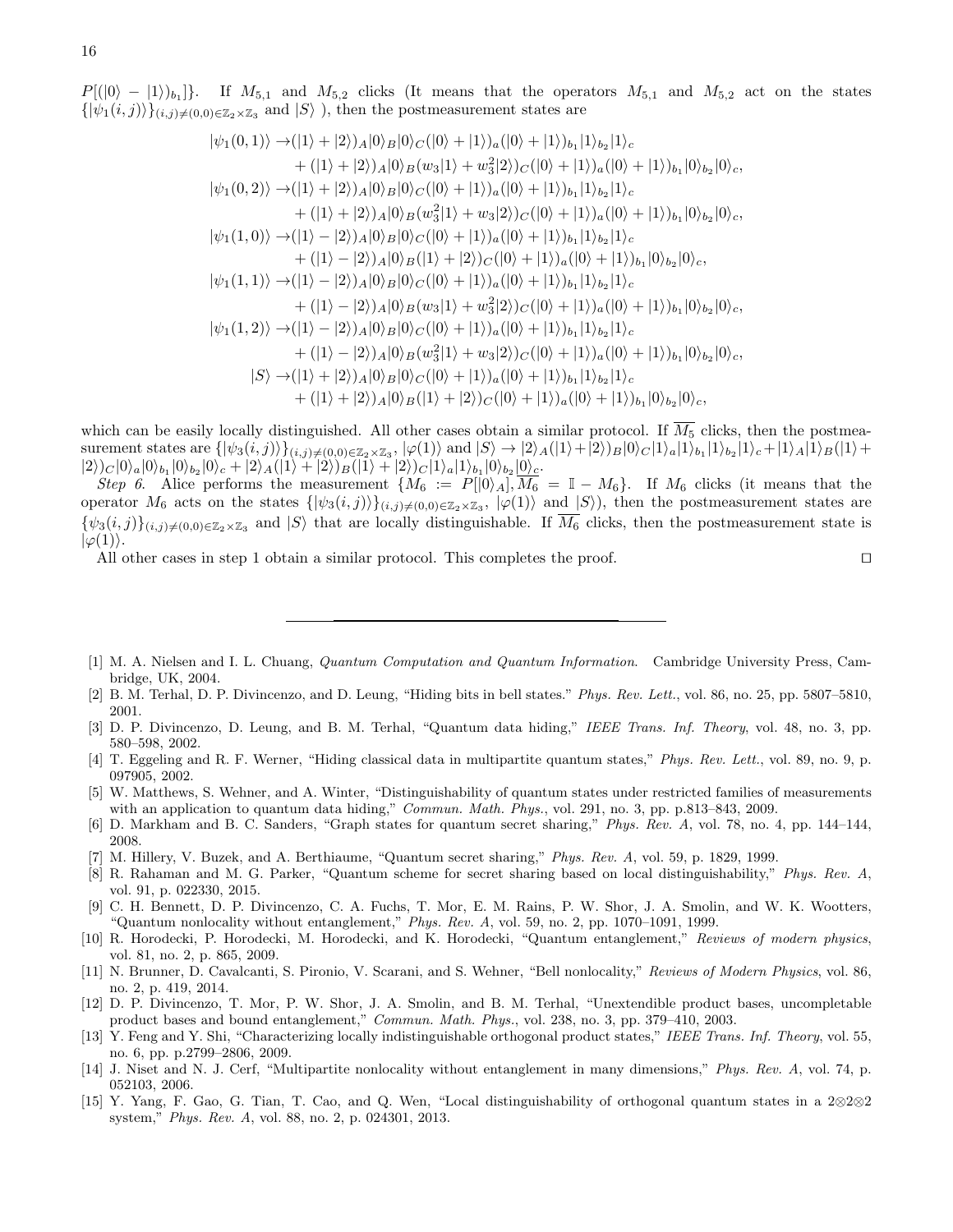- [16] S. Halder, "Several nonlocal sets of multipartite pure orthogonal product states," Phys. Rev. A, vol. 98, p. 022303, 2018.
- [17] G. Xu, Q. Wen, F. Gao, S. Qin, and H. Zuo, "Local indistinguishability of multipartite orthogonal product bases," Quantum Inf. Process., vol. 16, no. 11, p. 276, 2017.
- [18] Y.-L. Wang, M.-S. Li, Z.-J. Zheng, and S.-M. Fei, "The local indistinguishability of multipartite product states," Quantum Inf. Process., vol. 16, no. 1, pp. 1–13, 2017.
- [19] Z.-C. Zhang, K.-J. Zhang, F. Gao, Q.-Y. Wen, and C. H. Oh, "Construction of nonlocal multipartite quantum states," Phys. Rev. A, vol. 95, p. 052344, 2017.
- [20] S. Ghosh, G. Kar, A. Roy, and D. Sarkar, "Distinguishability of maximally entangled states," Phys. Rev. A, vol. 70, p. 022304, 2004.
- [21] H. Fan, "Distinguishability and indistinguishability by local operations and classical communication," Phys. Rev. Lett., vol. 92, p. 177905, 2004.
- [22] M. Nathanson, "Distinguishing bipartitite orthogonal states using locc: Best and worst cases," J. Math. Phys, vol. 46, no. 6, p. 062103, 2005.
- [23] N. Yu, R. Duan, and M. Ying, "Any  $2 \otimes n$  subspace is locally distinguishable," Phys. Rev. A, vol. 84, p. 012304, 2011.
- [24] R. Duan, Y. Feng, Z. Ji, and M. Ying, "Distinguishing arbitrary multipartite basis unambiguously using local operations and classical communication," Phys. Rev. Lett., vol. 98, p. 230502, 2007.
- [25] S. Bandyopadhyay, S. Ghosh, and G. Kar, "Locc distinguishability of unilaterally transformable quantum states," New J. Phys., vol. 13, no. 12, p. 123013, 2011.
- [26] A. Cosentino, "Positive-partial-transpose-indistinguishable states via semidefinite programming," Phys. Rev. A, vol. 87, no. 1, 2013.
- [27] N. Yu, R. Duan, and M. Ying, "Four locally indistinguishable ququad-ququad orthogonal maximally entangled states," Phys. Rev. Lett., vol. 109, no. 2, p. 020506, 2012.
- [28] S. Bandyopadhyay, "Entanglement, mixedness, and perfect local discrimination of orthogonal quantum states," Phys. Rev. A, vol. 85, p. 042319, 2012.
- [29] Y.-L. Wang, M.-S. Li, Z.-J. Zheng, and S.-M. Fei, "Nonlocality of orthogonal product-basis quantum states," Phys. Rev. A, vol. 92, p. 032313, 2015.
- <span id="page-16-0"></span>[30] M.-S. Li, Y.-L. Wang, F. Shi, and M.-H. Yung, "Local distinguishability based genuinely quantum nonlocality without entanglement," arXiv:2011.10286, 2020.
- <span id="page-16-1"></span>[31] C. H. Bennett, D. P. DiVincenzo, T. Mor, P. W. Shor, J. A. Smolin, and B. M. Terhal, "Unextendible product bases and bound entanglement," Phys. Rev. Lett., vol. 82, no. 26, p. 5385, 1999.
- <span id="page-16-2"></span>[32] S. De Rinaldis, "Distinguishability of complete and unextendible product bases," Phys. Rev. A, vol. 70, no. 2, p. 022309, 2004.
- <span id="page-16-3"></span>[33] S. Halder, M. Banik, and S. Ghosh, "Family of bound entangled states on the boundary of the Peres set," *Physical Review* A, vol. 99, no. 6, p. 062329, 2019.
- <span id="page-16-4"></span>[34] J. Tura, R. Augusiak, P. Hyllus, M. Kus, J. Samsonowicz, and M. Lewenstein, "Four-qubit entangled symmetric states with positive partial transpositions," *Physical Review A*, vol. 85, no. 6, p. 060302, 2012.
- [35] J. Chen, L. Chen, and B. Zeng, "Unextendible product basis for fermionic systems," Journal of Mathematical Physics, vol. 55, no. 8, 2014.
- [36] R. Augusiak, T. Fritz, M. Kotowski, M. Kotowski, M. Pawlowski, M. Lewenstein, and A. Acin, "Tight bell inequalities with no quantum violation from qubit unextendible product bases," Physical Review A, vol. 85, no. 4, p. 042113, 2012.
- <span id="page-16-5"></span>[37] R. Augusiak, J. Stasińska, C. Hadley, J. Korbicz, M. Lewenstein, and A. Acin, "Bell inequalities with no quantum violation and unextendable product bases," Physical review letters, vol. 107, no. 7, p. 070401, 2011.
- <span id="page-16-6"></span>[38] N. Alon and L. Lovász, "Unextendible product bases," *Journal of combinatorial theory. Series A*, vol. 95, no. 1, pp. 169–179, 2001.
- [39] K. Feng, "Unextendible product bases and 1-factorization of complete graphs," Discrete Appl. Math., vol. 154, pp. 942–949, 2006.
- [40] N. Johnston, "The minimum size of qubit unextendible product bases," arXiv preprint arXiv:1302.1604, 2013.
- <span id="page-16-7"></span>[41] J. Chen and N. Johnston, "The minimum size of unextendible product bases in the bipartite case (and some multipartite cases)," Communications in Mathematical Physics, vol. 333, no. 1, pp. 351–365, 2013.
- <span id="page-16-8"></span>[42] S. Halder, M. Banik, S. Agrawal, and S. Bandyopadhyay, "Strong quantum nonlocality without entanglement," Phys. Rev. Lett., vol. 122, no. 4, p. 040403, 2019.
- <span id="page-16-9"></span>[43] P. Yuan, G. Tian, and X. Sun, "Strong quantum nonlocality without entanglement in multipartite quantum systems," Phys. Rev. A, vol. 102, p. 042228, 2020.
- <span id="page-16-10"></span>[44] F. Shi, M.-S. Li, M. Hu, L. Chen, M.-H. Yung, Y.-L. Wang, and X. Zhang, "Strong quantum nonlocality from hypercubes," arXiv:2110.08461, 2021.
- <span id="page-16-11"></span>[45] ——, "Strongly nonlocal unextendible product bases do exist,"  $arXiv:2101.00735v2$ , 2021.
- <span id="page-16-12"></span>[46] S. Agrawal, S. Halder, and M. Banik, "Genuinely entangled subspace with all-encompassing distillable entanglement across every bipartition," Phys. Rev. A, vol. 99, no. 3, 2019.
- <span id="page-16-13"></span>[47] F. Shi, M. Hu, L. Chen, and X. Zhang, "Strong quantum nonlocality with entanglement," Phys. Rev. A, vol. 102, p. 042202, 2020.
- <span id="page-16-14"></span>[48] Y.-L. Wang, M.-S. Li, and M.-H. Yung, "Graph connectivity based strong quantum nonlocality with genuine entanglement," Physical Review A, vol. 104, no. 1, p. 012424, 2021.
- <span id="page-16-15"></span>[49] S. M. Cohen, "Understanding entanglement as resource: Locally distinguishing unextendible product bases," Phys. Rev. A, vol. 77, no. 1, p. 012304, 2008.